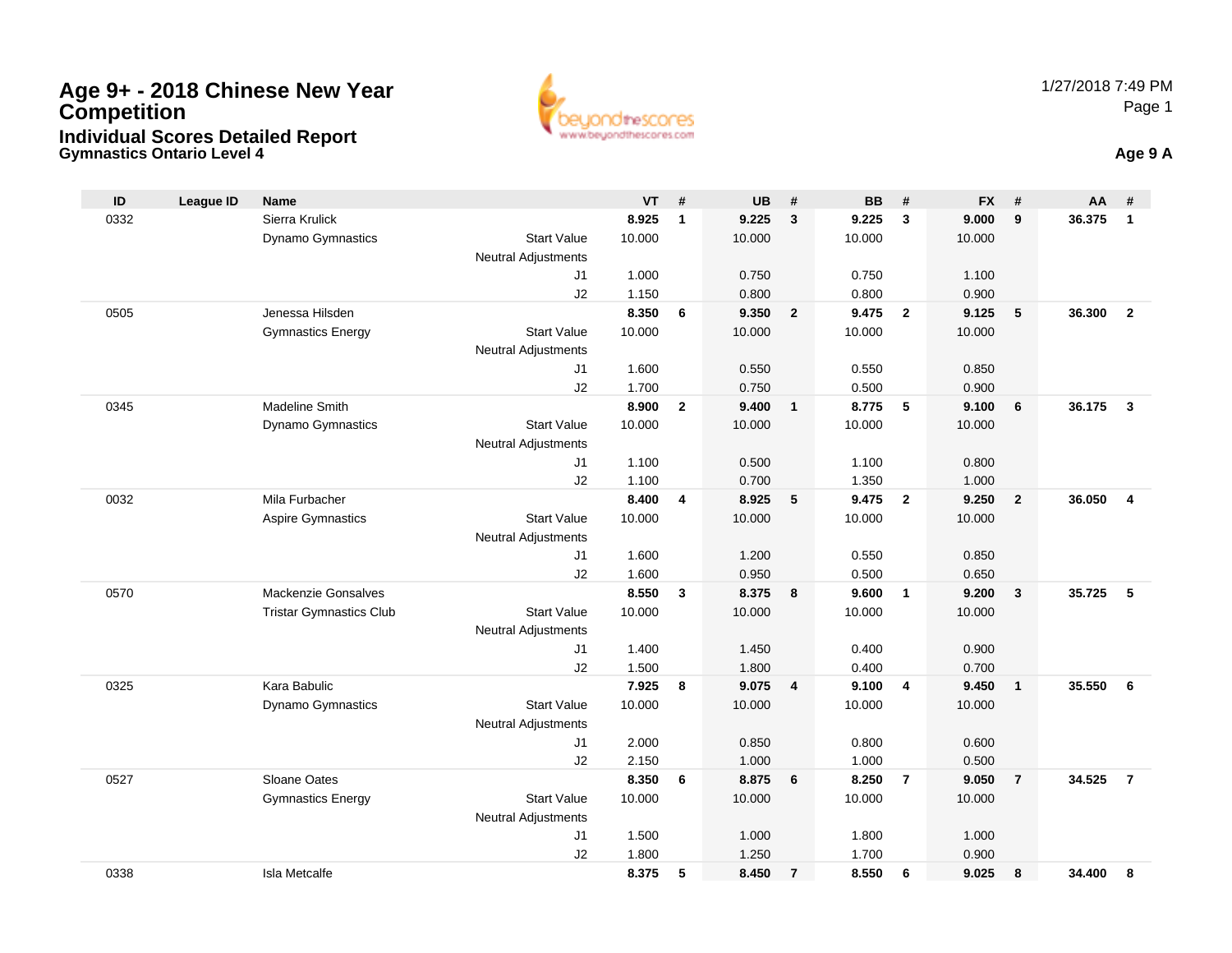

1/27/2018 7:49 PMPage 2

| idividual Scores Detailed Report |                            |                            | * www.beyondthescores.com |    |         |    |          |   |         |    |        |     |
|----------------------------------|----------------------------|----------------------------|---------------------------|----|---------|----|----------|---|---------|----|--------|-----|
|                                  | Dynamo Gymnastics          | <b>Start Value</b>         | 10.000                    |    | 10.000  |    | 10.000   |   | 10.000  |    |        |     |
|                                  |                            | <b>Neutral Adjustments</b> |                           |    |         |    |          |   |         |    |        |     |
|                                  |                            | J <sub>1</sub>             | 1.700                     |    | 1.600   |    | 1.500    |   | 0.900   |    |        |     |
|                                  |                            | J2                         | 1.550                     |    | 1.500   |    | 1.400    |   | 1.050   |    |        |     |
| 0029                             | Robyn Randen               |                            | 8.100                     | -7 | 8.100 9 |    | 8.225    | 8 | 9.150 4 |    | 33.575 | - 9 |
|                                  | <b>Aspire Gymnastics</b>   | <b>Start Value</b>         | 10.000                    |    | 10.000  |    | 10.000   |   | 10.000  |    |        |     |
|                                  |                            | <b>Neutral Adjustments</b> |                           |    |         |    | $-0.100$ |   |         |    |        |     |
|                                  |                            | J1                         | 1.900                     |    | 1.900   |    | 1.850    |   | 0.900   |    |        |     |
|                                  |                            | J2                         | 1.900                     |    | 1.900   |    | 1.500    |   | 0.800   |    |        |     |
| 0154                             | Leah Setzkorn              |                            | 7.800                     | 9  | 8.000   | 10 | 8.550 6  |   | 8.500   | 10 | 32.850 | 10  |
|                                  | <b>Grand River Gymmies</b> | <b>Start Value</b>         | 10.000                    |    | 10.000  |    | 10.000   |   | 10.000  |    |        |     |
|                                  |                            | <b>Neutral Adjustments</b> |                           |    |         |    |          |   |         |    |        |     |
|                                  |                            | J1                         | 2.100                     |    | 2.000   |    | 1.400    |   | 1.400   |    |        |     |
|                                  |                            | J2                         | 2.300                     |    | 2.000   |    | 1.500    |   | 1.600   |    |        |     |

#### **Gymnastics Ontario Level 4**

| ID   | League ID | Name                     |                            | <b>VT</b> | #              | <b>UB</b> | #              | <b>BB</b> | #           | <b>FX</b> | #                       | AA     | #              |
|------|-----------|--------------------------|----------------------------|-----------|----------------|-----------|----------------|-----------|-------------|-----------|-------------------------|--------|----------------|
| 0477 |           | Jaylee Bijakowski        |                            | 8.825     | 3              | 9.750     | $\mathbf{1}$   | 9.575     | $\mathbf 1$ | 9.300     | $\overline{4}$          | 37.450 | $\overline{1}$ |
|      |           | <b>Gymnastics Energy</b> | <b>Start Value</b>         | 10.000    |                | 10.000    |                | 10.000    |             | 10.000    |                         |        |                |
|      |           |                          | <b>Neutral Adjustments</b> |           |                |           |                |           |             |           |                         |        |                |
|      |           |                          | J1                         | 1.150     |                | 0.200     |                | 0.400     |             | 0.700     |                         |        |                |
|      |           |                          | J2                         | 1.200     |                | 0.300     |                | 0.450     |             | 0.700     |                         |        |                |
| 0306 |           | Sophie Lee               |                            | 9.100     | 1              | 9.175     | 3              | 9.125     | -5          | 9.575     | $\mathbf{1}$            | 36.975 | $\overline{2}$ |
|      |           | Dynamo Gymnastics        | <b>Start Value</b>         | 10.000    |                | 10.000    |                | 10.000    |             | 10.000    |                         |        |                |
|      |           |                          | <b>Neutral Adjustments</b> |           |                |           |                |           |             |           |                         |        |                |
|      |           |                          | J1                         | 0.900     |                | 0.950     |                | 1.000     |             | 0.450     |                         |        |                |
|      |           |                          | J2                         | 0.900     |                | 0.700     |                | 0.750     |             | 0.400     |                         |        |                |
| 0320 |           | Olivia Roth              |                            | 9.050     | $\overline{2}$ | 9.200     | $\overline{2}$ | 9.225     | 3           | 9.450     | $\overline{\mathbf{2}}$ | 36.925 | $\mathbf{3}$   |
|      |           | <b>Dynamo Gymnastics</b> | <b>Start Value</b>         | 10.000    |                | 10.000    |                | 10.000    |             | 10.000    |                         |        |                |
|      |           |                          | <b>Neutral Adjustments</b> |           |                |           |                |           |             |           |                         |        |                |
|      |           |                          | J1                         | 0.900     |                | 0.850     |                | 0.850     |             | 0.550     |                         |        |                |
|      |           |                          | J2                         | 1.000     |                | 0.750     |                | 0.700     |             | 0.550     |                         |        |                |
| 0438 |           | Gabby Forgione           |                            | 8.525     | 6              | 9.000     | $\overline{4}$ | 9.100     | 6           | 9.175     | 5                       | 35.800 | -4             |
|      |           | Niagara Acro Cats        | <b>Start Value</b>         | 10.000    |                | 10.000    |                | 10.000    |             | 10.000    |                         |        |                |
|      |           |                          | <b>Neutral Adjustments</b> |           |                |           |                |           |             |           |                         |        |                |
|      |           |                          | J <sub>1</sub>             | 1.550     |                | 0.900     |                | 0.800     |             | 0.900     |                         |        |                |
|      |           |                          | J2                         | 1.400     |                | 1.100     |                | 1.000     |             | 0.750     |                         |        |                |
| 0336 |           | <b>Whitney McRae</b>     |                            | 8.600     | 5              | 8.850     | 5              | 9.200     | -4          | 9.100     | $\overline{7}$          | 35.750 | 5              |

**Age 9 B**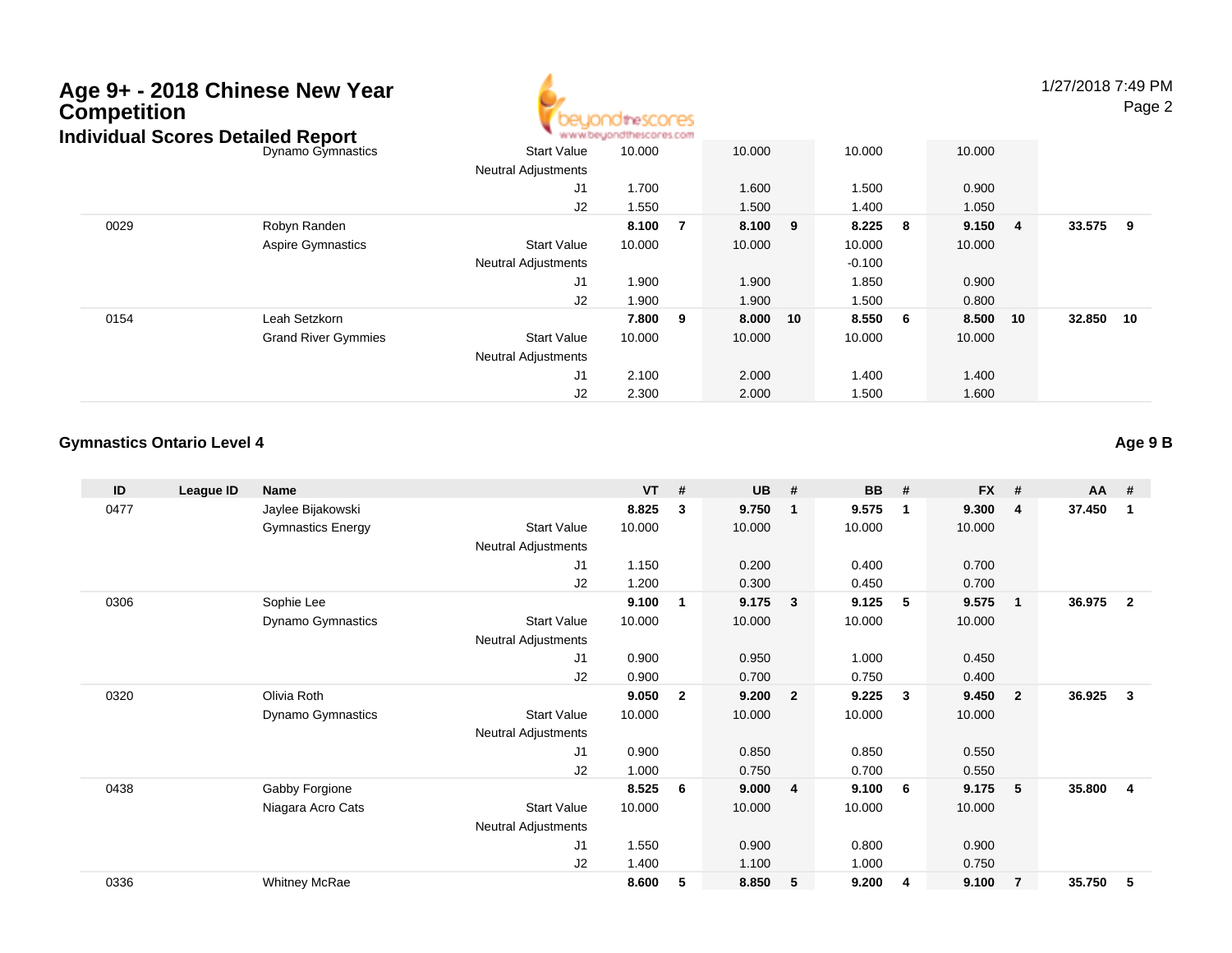| Age 9+ - 2018 Chinese New Year<br><b>Competition</b><br><b>Individual Scores Detailed Report</b> |                                |                                                  | idthescores<br>www.beyondthescores.com |                |        |                |          |                |        |                | 1/27/2018 7:49 PM | Page 3         |
|--------------------------------------------------------------------------------------------------|--------------------------------|--------------------------------------------------|----------------------------------------|----------------|--------|----------------|----------|----------------|--------|----------------|-------------------|----------------|
|                                                                                                  | Dynamo Gymnastics              | <b>Start Value</b>                               | 10.000                                 |                | 10.000 |                | 10.000   |                | 10.000 |                |                   |                |
|                                                                                                  |                                | <b>Neutral Adjustments</b>                       |                                        |                |        |                |          |                |        |                |                   |                |
|                                                                                                  |                                | J <sub>1</sub>                                   | 1.400                                  |                | 1.000  |                | 0.850    |                | 0.850  |                |                   |                |
|                                                                                                  |                                | J2                                               | 1.400                                  |                | 1.300  |                | 0.750    |                | 0.950  |                |                   |                |
| 0346                                                                                             | <b>Charlotte Vetter</b>        |                                                  | 8.525                                  | 6              | 8.600  | $\overline{7}$ | 9.275    | $\overline{2}$ | 9.175  | 5              | 35.575            | - 6            |
|                                                                                                  | <b>Dynamo Gymnastics</b>       | <b>Start Value</b>                               | 10.000                                 |                | 10.000 |                | 10.000   |                | 10.000 |                |                   |                |
|                                                                                                  |                                | <b>Neutral Adjustments</b>                       |                                        |                |        |                |          |                |        |                |                   |                |
|                                                                                                  |                                | J <sub>1</sub>                                   | 1.450                                  |                | 1.300  |                | 0.850    |                | 0.950  |                |                   |                |
|                                                                                                  |                                | J2                                               | 1.500                                  |                | 1.500  |                | 0.600    |                | 0.700  |                |                   |                |
| 0470                                                                                             | Riyah Tham                     |                                                  | 8.475                                  | $\overline{7}$ | 8.825  | 6              | 9.000    | $\overline{7}$ | 9.125  | 6              | 35.425            | $\overline{7}$ |
|                                                                                                  | Niagara Acro Cats              | <b>Start Value</b><br><b>Neutral Adjustments</b> | 10.000                                 |                | 10.000 |                | 10.000   |                | 10.000 |                |                   |                |
|                                                                                                  |                                | J1                                               | 1.450                                  |                | 1.050  |                | 0.900    |                | 0.950  |                |                   |                |
|                                                                                                  |                                | J2                                               | 1.600                                  |                | 1.300  |                | 1.100    |                | 0.800  |                |                   |                |
| 0522                                                                                             | Kaya Mellen                    |                                                  | 8.725                                  | $\overline{4}$ | 8.400  | 8              | 8.375    | 9              | 9.425  | $\mathbf{3}$   | 34.925            | -8             |
|                                                                                                  | <b>Gymnastics Energy</b>       | <b>Start Value</b>                               | 10.000                                 |                | 10.000 |                | 10.000   |                | 10.000 |                |                   |                |
|                                                                                                  |                                | <b>Neutral Adjustments</b>                       |                                        |                |        |                | $-0.100$ |                |        |                |                   |                |
|                                                                                                  |                                | J <sub>1</sub>                                   | 1.150                                  |                | 1.700  |                | 1.550    |                | 0.650  |                |                   |                |
|                                                                                                  |                                | J2                                               | 1.400                                  |                | 1.500  |                | 1.500    |                | 0.500  |                |                   |                |
| 0153                                                                                             | Mya McCollum                   |                                                  | 8.150                                  | 8              | 7.425  | 9              | 8.150    | 10             | 9.100  | $\overline{7}$ | 32.825            | - 9            |
|                                                                                                  | <b>Grand River Gymmies</b>     | <b>Start Value</b>                               | 10.000                                 |                | 10.000 |                | 10.000   |                | 10.000 |                |                   |                |
|                                                                                                  |                                | <b>Neutral Adjustments</b>                       |                                        |                |        |                |          |                |        |                |                   |                |
|                                                                                                  |                                | J <sub>1</sub>                                   | 1.700                                  |                | 2.500  |                | 1.900    |                | 0.900  |                |                   |                |
|                                                                                                  |                                | J2                                               | 2.000                                  |                | 2.650  |                | 1.800    |                | 0.900  |                |                   |                |
| 0388                                                                                             | Simona Mammoliti               |                                                  | 8.000                                  | 9              | 7.325  | 10             | 8.550    | 8              | 8.250  | 8              | 32.125 10         |                |
|                                                                                                  | Hamilton Wentworth Regionettes | <b>Start Value</b>                               | 10.000                                 |                | 10.000 |                | 10.000   |                | 10.000 |                |                   |                |
|                                                                                                  |                                | <b>Neutral Adjustments</b>                       |                                        |                |        |                |          |                |        |                |                   |                |
|                                                                                                  |                                | J1                                               | 1.900                                  |                | 2.800  |                | 1.350    |                | 1.900  |                |                   |                |
|                                                                                                  |                                | J2                                               | 2.100                                  |                | 2.550  |                | 1.550    |                | 1.600  |                |                   |                |

#### **Gymnastics Ontario Level 4Age 10 A**

| ID   | League ID | <b>Name</b>                    |                            | <b>VT</b> | -# | UB.    | # | <b>BB</b> | - #          | $FX$ # | $AA$ # |                         |
|------|-----------|--------------------------------|----------------------------|-----------|----|--------|---|-----------|--------------|--------|--------|-------------------------|
| 0568 |           | Mila Simpatico                 |                            | 8.775     |    | 9.325  |   | 9.200     | $\mathbf{2}$ | 9.400  | 36.700 |                         |
|      |           | <b>Tristar Gymnastics Club</b> | <b>Start Value</b>         | 10.000    |    | 10.000 |   | 10.000    |              | 10.000 |        |                         |
|      |           |                                | <b>Neutral Adjustments</b> |           |    |        |   |           |              |        |        |                         |
|      |           |                                | J1                         | .250      |    | 0.600  |   | 0.750     |              | 0.700  |        |                         |
|      |           |                                | J <sub>2</sub>             | .200      |    | 0.750  |   | 0.850     |              | 0.500  |        |                         |
| 0534 |           | Caitlin Rocca                  |                            | 8.975     |    | 9.225  | 3 | 9.350     |              | 9.075  | 36.625 | $\overline{\mathbf{2}}$ |

#### Page 3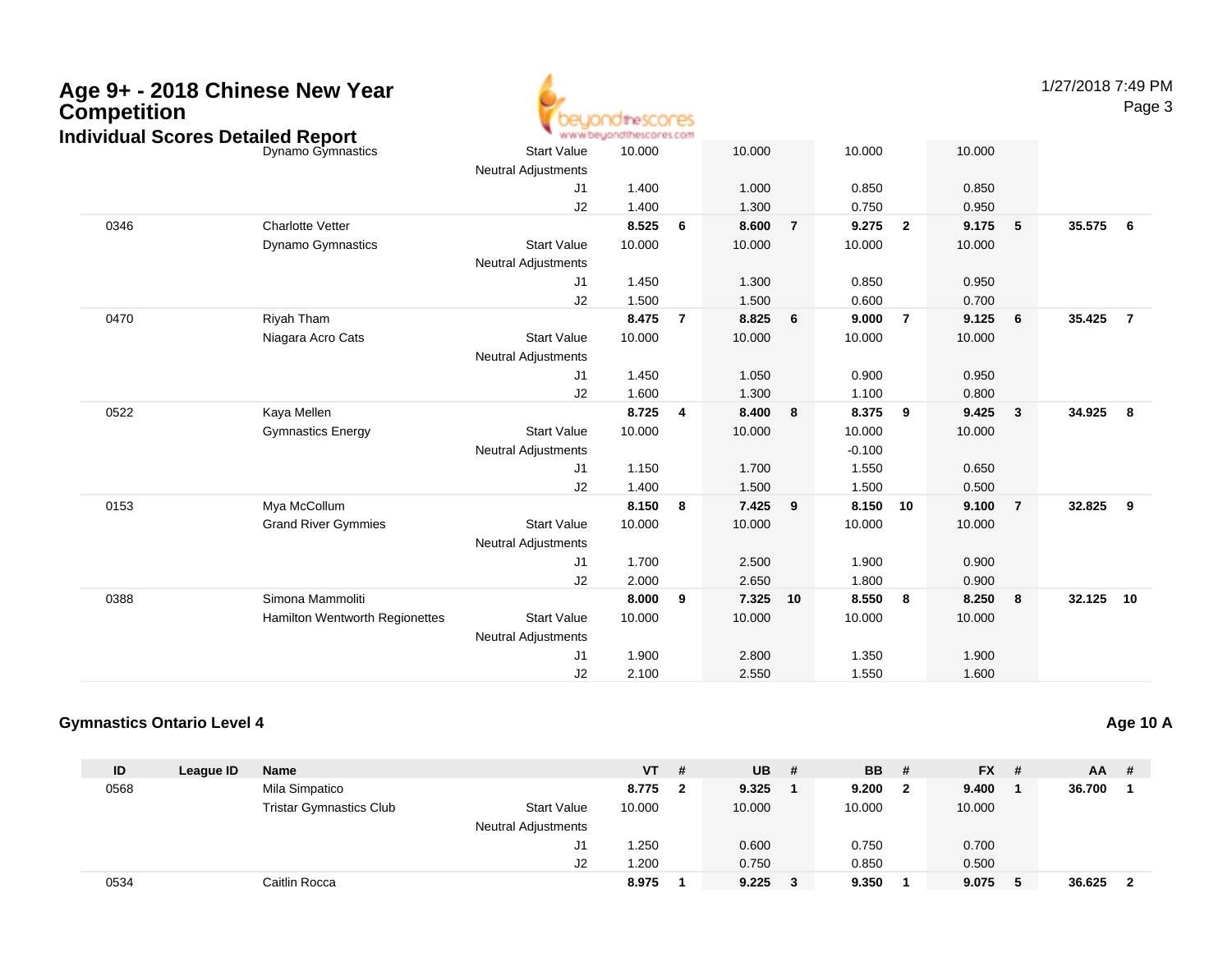| Competition | Age 9+ - 2018 Chinese New Year<br><b>Individual Scores Detailed Report</b> |                            | <b>idirescores</b><br>www.beyondthescores.com |                          |          |                |          |                         |         |                | 1/27/2018 7:49 PM | Page 4                  |
|-------------|----------------------------------------------------------------------------|----------------------------|-----------------------------------------------|--------------------------|----------|----------------|----------|-------------------------|---------|----------------|-------------------|-------------------------|
|             | Gymnastics Energy                                                          | <b>Start Value</b>         | 10.000                                        |                          | 10.000   |                | 10.000   |                         | 10.000  |                |                   |                         |
|             |                                                                            | <b>Neutral Adjustments</b> |                                               |                          |          |                |          |                         |         |                |                   |                         |
|             |                                                                            | J <sub>1</sub>             | 1.000                                         |                          | 0.850    |                | 0.650    |                         | 0.900   |                |                   |                         |
|             |                                                                            | J2                         | 1.050                                         |                          | 0.700    |                | 0.650    |                         | 0.950   |                |                   |                         |
| 0157        | Isabelle Setzkorn                                                          |                            | 8.725                                         | $\overline{\mathbf{4}}$  | 9.175    | 4              | 9.350    | $\overline{\mathbf{1}}$ | 9.100   | 4              | 36.350            | $\overline{\mathbf{3}}$ |
|             | <b>Grand River Gymmies</b>                                                 | <b>Start Value</b>         | 10.000                                        |                          | 10.000   |                | 10.000   |                         | 10.000  |                |                   |                         |
|             |                                                                            | <b>Neutral Adjustments</b> |                                               |                          |          |                | $-0.100$ |                         |         |                |                   |                         |
|             |                                                                            | J1                         | 1.200                                         |                          | 0.750    |                | 0.550    |                         | 0.800   |                |                   |                         |
|             |                                                                            | J2                         | 1.350                                         |                          | 0.900    |                | 0.550    |                         | 1.000   |                |                   |                         |
| 0341        | Arianna Rachtan                                                            |                            | 8.650                                         | $6\phantom{1}6$          | 9.275    | $\overline{2}$ | 8.725    | - 5                     | 9.150   | $\mathbf{3}$   | 35.800            | $\overline{\mathbf{4}}$ |
|             | Dynamo Gymnastics                                                          | <b>Start Value</b>         | 10.000                                        |                          | 10.000   |                | 10.000   |                         | 10.000  |                |                   |                         |
|             |                                                                            | <b>Neutral Adjustments</b> |                                               |                          |          |                |          |                         |         |                |                   |                         |
|             |                                                                            | J1                         | 1.300                                         |                          | 0.800    |                | 1.300    |                         | 0.850   |                |                   |                         |
|             |                                                                            | J2                         | 1.400                                         |                          | 0.650    |                | 1.250    |                         | 0.850   |                |                   |                         |
| 0540        | Ashley Surman                                                              |                            | 8.700                                         | $\overline{\phantom{0}}$ | 8.600    | $\overline{7}$ | 8.875    | $\overline{\mathbf{4}}$ | 9.200   | $\overline{2}$ | 35.375            | 5                       |
|             | <b>Gymnastics Energy</b>                                                   | <b>Start Value</b>         | 10.000                                        |                          | 10.000   |                | 10.000   |                         | 10.000  |                |                   |                         |
|             |                                                                            | <b>Neutral Adjustments</b> |                                               |                          |          |                |          |                         |         |                |                   |                         |
|             |                                                                            | J1                         | 1.200                                         |                          | 1.400    |                | 1.050    |                         | 0.750   |                |                   |                         |
|             |                                                                            | J2                         | 1.400                                         |                          | 1.400    |                | 1.200    |                         | 0.850   |                |                   |                         |
| 0159        | Isabella Zorro                                                             |                            | 8.425                                         | $\overline{\phantom{a}}$ | 8.550    | 8              | 9.050    | $\mathbf{3}$            | 9.000   | $\overline{7}$ | 35.025            | 6                       |
|             | <b>Grand River Gymmies</b>                                                 | <b>Start Value</b>         | 10.000                                        |                          | 10.000   |                | 10.000   |                         | 10.000  |                |                   |                         |
|             |                                                                            | <b>Neutral Adjustments</b> |                                               |                          |          |                |          |                         |         |                |                   |                         |
|             |                                                                            | J1                         | 1.550                                         |                          | 1.400    |                | 0.900    |                         | 0.900   |                |                   |                         |
|             |                                                                            | J2                         | 1.600                                         |                          | 1.500    |                | 1.000    |                         | 1.100   |                |                   |                         |
| 0467        | Keira Harrod                                                               |                            | 8.450                                         | $\overline{7}$           | 8.925    | 5              | 8.450    | 6                       | 9.075   | 5              | 34.900            | $\overline{7}$          |
|             | Niagara Acro Cats                                                          | <b>Start Value</b>         | 10.000                                        |                          | 10.000   |                | 10.000   |                         | 10.000  |                |                   |                         |
|             |                                                                            | <b>Neutral Adjustments</b> |                                               |                          | 1.000    |                | 1.600    |                         | 0.950   |                |                   |                         |
|             |                                                                            | J1<br>J2                   | 1.500<br>1.600                                |                          | 1.150    |                | 1.500    |                         | 0.900   |                |                   |                         |
| 0014        | Keira Nguyen                                                               |                            | 8.750                                         | $\overline{\mathbf{3}}$  | 8.850    | 6              | 7.700    | 9                       | 8.275   | 9              | 33.575            | $\overline{\mathbf{8}}$ |
|             | <b>Adrenaline Gymnastics</b>                                               | <b>Start Value</b>         | 10.000                                        |                          | 10.000   |                | 10.000   |                         | 10.000  |                |                   |                         |
|             |                                                                            | <b>Neutral Adjustments</b> |                                               |                          |          |                |          |                         |         |                |                   |                         |
|             |                                                                            | J <sub>1</sub>             | 1.300                                         |                          | 1.200    |                | 2.400    |                         | 1.750   |                |                   |                         |
|             |                                                                            | $\sf J2$                   | 1.200                                         |                          | 1.100    |                | 2.200    |                         | 1.700   |                |                   |                         |
| 0387        | Ariana Papalia                                                             |                            | 8.100 10                                      |                          | 7.950 9  |                | 8.425 7  |                         | 9.050   | 6              | 33.525 9          |                         |
|             | Hamilton Wentworth Regionettes                                             | <b>Start Value</b>         | 10.000                                        |                          | 10.000   |                | 10.000   |                         | 10.000  |                |                   |                         |
|             |                                                                            | <b>Neutral Adjustments</b> |                                               |                          |          |                |          |                         |         |                |                   |                         |
|             |                                                                            | J1                         | 1.900                                         |                          | 2.200    |                | 1.600    |                         | 1.000   |                |                   |                         |
|             |                                                                            | $\sf J2$                   | 1.900                                         |                          | 1.900    |                | 1.550    |                         | 0.900   |                |                   |                         |
| 0468        | Kayla Santo                                                                |                            | 8.250 9                                       |                          | 7.650 10 |                | 8.300 8  |                         | 8.575 8 |                | 32.775 10         |                         |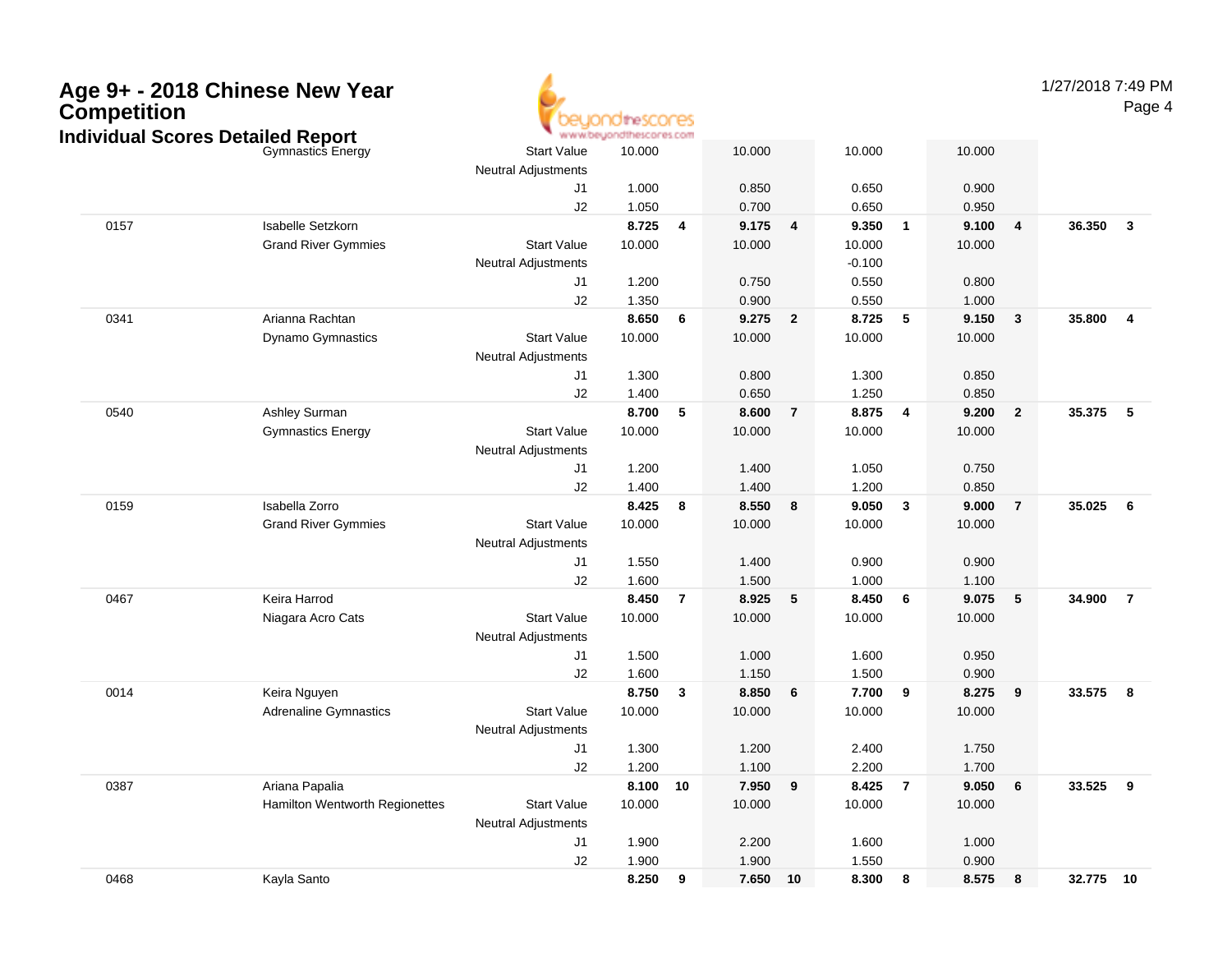

#### 1/27/2018 7:49 PMPage 5

| Scores Detailed Report |                            | www.beuondthescores.com |        |        |        |
|------------------------|----------------------------|-------------------------|--------|--------|--------|
| Niagara Acro Cats      | <b>Start Value</b>         | 10.000                  | 10.000 | 10.000 | 10.000 |
|                        | <b>Neutral Adjustments</b> |                         |        | -0.100 |        |
|                        | J1                         | .600                    | 2.500  | .600   | 1.450  |
|                        | J2                         | .900                    | 2.200  | .600   | .400   |

#### **Gymnastics Ontario Level 4**

**Age 10 B**

| ID   | League ID | <b>Name</b>                  |                            | <b>VT</b> | #              | <b>UB</b> | #                       | <b>BB</b> | #              | <b>FX</b> | #              | AA     | #                       |
|------|-----------|------------------------------|----------------------------|-----------|----------------|-----------|-------------------------|-----------|----------------|-----------|----------------|--------|-------------------------|
| 0466 |           | <b>Calia Sherriff</b>        |                            | 9.125     | $\overline{2}$ | 9.450     | $\mathbf{1}$            | 9.175     | $\overline{1}$ | 9.400     | $\mathbf{1}$   | 37.150 | $\mathbf{1}$            |
|      |           | Niagara Acro Cats            | <b>Start Value</b>         | 10.000    |                | 10.000    |                         | 10.000    |                | 10.000    |                |        |                         |
|      |           |                              | Neutral Adjustments        |           |                |           |                         |           |                |           |                |        |                         |
|      |           |                              | J1                         | 0.850     |                | 0.450     |                         | 0.950     |                | 0.700     |                |        |                         |
|      |           |                              | J2                         | 0.900     |                | 0.650     |                         | 0.700     |                | 0.500     |                |        |                         |
| 0283 |           | Michela Raso                 |                            | 9.325     | $\mathbf{1}$   | 9.175     | $\overline{\mathbf{3}}$ | 9.100     | $\overline{4}$ | 9.050     | $\overline{3}$ | 36.650 | $\overline{2}$          |
|      |           | London Gym Academy           | <b>Start Value</b>         | 10.000    |                | 10.000    |                         | 10.000    |                | 10.000    |                |        |                         |
|      |           |                              | <b>Neutral Adjustments</b> |           |                |           |                         |           |                |           |                |        |                         |
|      |           |                              | J1                         | 0.650     |                | 0.900     |                         | 1.100     |                | 0.900     |                |        |                         |
|      |           |                              | J2                         | 0.700     |                | 0.750     |                         | 0.700     |                | 1.000     |                |        |                         |
| 0337 |           | Lana McCreedy                |                            | 8.650     | 5              | 9.275     | $\overline{2}$          | 9.125     | $\mathbf{3}$   | 9.125     | $\overline{2}$ | 36.175 | $\mathbf{3}$            |
|      |           | <b>Dynamo Gymnastics</b>     | <b>Start Value</b>         | 10.000    |                | 10.000    |                         | 10.000    |                | 10.000    |                |        |                         |
|      |           |                              | <b>Neutral Adjustments</b> |           |                |           |                         |           |                |           |                |        |                         |
|      |           |                              | J1                         | 1.300     |                | 0.700     |                         | 0.750     |                | 0.850     |                |        |                         |
|      |           |                              | J2                         | 1.400     |                | 0.750     |                         | 1.000     |                | 0.900     |                |        |                         |
| 0280 |           | Sophia Hosiawa               |                            | 9.000     | $\mathbf{3}$   | 8.725     | $\overline{7}$          | 9.000     | - 6            | 8.525     | 8              | 35.250 | $\overline{\mathbf{4}}$ |
|      |           | London Gym Academy           | <b>Start Value</b>         | 10.000    |                | 10.000    |                         | 10.000    |                | 10.000    |                |        |                         |
|      |           |                              | <b>Neutral Adjustments</b> |           |                |           |                         |           |                |           |                |        |                         |
|      |           |                              | J <sub>1</sub>             | 1.050     |                | 1.400     |                         | 1.000     |                | 1.500     |                |        |                         |
|      |           |                              | J2                         | 0.950     |                | 1.150     |                         | 1.000     |                | 1.450     |                |        |                         |
| 0164 |           | <b>Addison Williams</b>      |                            | 8.375     | 8              | 8.875     | $\overline{4}$          | 8.825     | $\overline{7}$ | 8.925     | $\overline{4}$ | 35.000 | 5                       |
|      |           | <b>Grand River Gymmies</b>   | <b>Start Value</b>         | 10.000    |                | 10.000    |                         | 10.000    |                | 10.000    |                |        |                         |
|      |           |                              | <b>Neutral Adjustments</b> |           |                |           |                         |           |                |           |                |        |                         |
|      |           |                              | J1                         | 1.550     |                | 1.200     |                         | 1.150     |                | 1.050     |                |        |                         |
|      |           |                              | J2                         | 1.700     |                | 1.050     |                         | 1.200     |                | 1.100     |                |        |                         |
| 0606 |           | Ellen Johnson                |                            | 8.150     | 9              | 8.850     | 5                       | 9.075     | 5              | 8.775     | 6              | 34.850 | 6                       |
|      |           | <b>Owen Sound Satellites</b> | <b>Start Value</b>         | 10.000    |                | 10.000    |                         | 10.000    |                | 10.000    |                |        |                         |
|      |           |                              | <b>Neutral Adjustments</b> |           |                |           |                         |           |                |           |                |        |                         |
|      |           |                              | J1                         | 2.000     |                | 1.000     |                         | 1.000     |                | 1.100     |                |        |                         |
|      |           |                              | J2                         | 1.700     |                | 1.300     |                         | 0.850     |                | 1.350     |                |        |                         |
| 0539 |           | Alyssa Stewart               |                            | 8.525     | 6              | 8.800     | 6                       | 8.450     | 8              | 8.800     | 5              | 34.575 | $\overline{7}$          |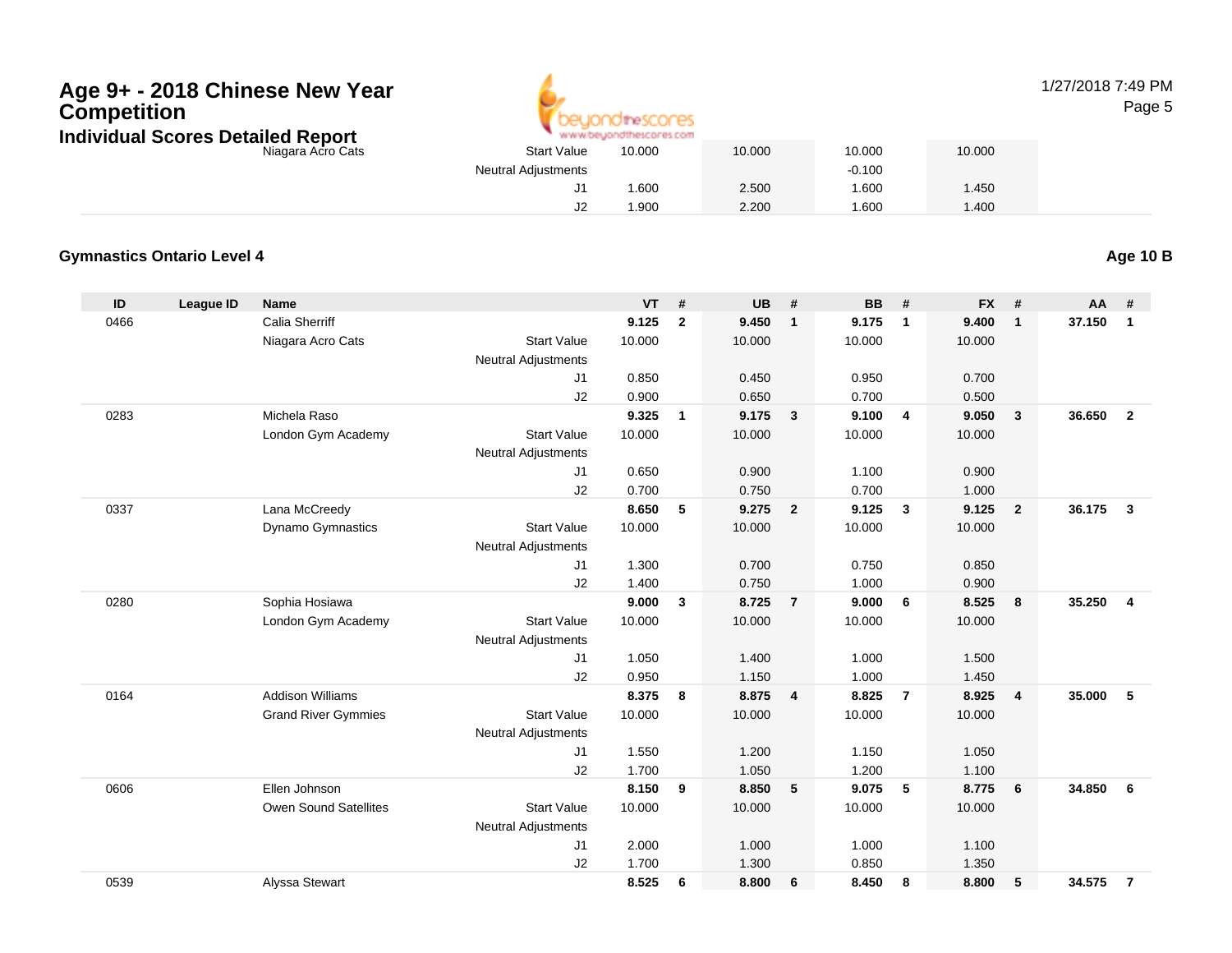

1/27/2018 7:49 PMPage 6

|      | ìdividual Scores Detailed Report |                            | www.beyondthescores.com |   |         |         |         |                |        |     |
|------|----------------------------------|----------------------------|-------------------------|---|---------|---------|---------|----------------|--------|-----|
|      | <b>Gymnastics Energy</b>         | <b>Start Value</b>         | 10.000                  |   | 10.000  | 10.000  | 10.000  |                |        |     |
|      |                                  | <b>Neutral Adjustments</b> |                         |   |         |         |         |                |        |     |
|      |                                  | J <sub>1</sub>             | 1.450                   |   | 1.250   | 1.700   | 1.200   |                |        |     |
|      |                                  | J2                         | 1.500                   |   | 1.150   | 1.400   | 1.200   |                |        |     |
| 0031 | Katryna Zydownyk                 |                            | 8.500                   | 7 | 8.100 8 | 9.150 2 | 8.100 9 |                | 33.850 | - 8 |
|      | <b>Aspire Gymnastics</b>         | <b>Start Value</b>         | 10.000                  |   | 10.000  | 10.000  | 10.000  |                |        |     |
|      |                                  | <b>Neutral Adjustments</b> |                         |   |         |         |         |                |        |     |
|      |                                  | J <sub>1</sub>             | 1.400                   |   | 1.900   | 0.900   | 2.000   |                |        |     |
|      |                                  | J2                         | 1.600                   |   | 1.900   | 0.800   | 1.800   |                |        |     |
| 0084 | N'Tayea Ladd                     |                            | 8.700                   | 4 | 8.075 9 | 8.350 9 | 8.600   | $\overline{7}$ | 33.725 | - 9 |
|      | Blenheim-Kent                    | <b>Start Value</b>         | 10.000                  |   | 10.000  | 10.000  | 10.000  |                |        |     |
|      |                                  | <b>Neutral Adjustments</b> |                         |   |         |         |         |                |        |     |
|      |                                  | J <sub>1</sub>             | 1.350                   |   | 1.950   | 1.600   | 1.450   |                |        |     |
|      |                                  | J2                         | 1.250                   |   | 1.900   | 1.700   | 1.350   |                |        |     |

#### **Gymnastics Ontario Level 4**

| ID   | League ID | <b>Name</b>              |                            | <b>VT</b> | #              | <b>UB</b> | #                       | <b>BB</b> | #           | <b>FX</b> | #              | AA     | #                       |
|------|-----------|--------------------------|----------------------------|-----------|----------------|-----------|-------------------------|-----------|-------------|-----------|----------------|--------|-------------------------|
| 0278 |           | Megan Gaylard            |                            | 9.000     | -1             | 8.300     | 8                       | 9.350     | $\mathbf 1$ | 9.200     | 3              | 35.850 | $\mathbf{1}$            |
|      |           | London Gym Academy       | <b>Start Value</b>         | 10.000    |                | 10.000    |                         | 10.000    |             | 10.000    |                |        |                         |
|      |           |                          | <b>Neutral Adjustments</b> |           |                |           |                         |           |             |           |                |        |                         |
|      |           |                          | J1                         | 1.000     |                | 1.700     |                         | 0.500     |             | 0.750     |                |        |                         |
|      |           |                          | J2                         | 1.000     |                | 1.700     |                         | 0.800     |             | 0.850     |                |        |                         |
| 0344 |           | Lauren Skeoch            |                            | 8.975     | $\overline{2}$ | 8.950     | $\overline{\mathbf{3}}$ | 8.550     | - 8         | 9.375     | $\mathbf{1}$   | 35.850 | $\overline{1}$          |
|      |           | Dynamo Gymnastics        | <b>Start Value</b>         | 10.000    |                | 10.000    |                         | 10.000    |             | 10.000    |                |        |                         |
|      |           |                          | <b>Neutral Adjustments</b> |           |                |           |                         |           |             |           |                |        |                         |
|      |           |                          | J <sub>1</sub>             | 1.050     |                | 0.900     |                         | 1.600     |             | 0.650     |                |        |                         |
|      |           |                          | J <sub>2</sub>             | 1.000     |                | 1.200     |                         | 1.300     |             | 0.600     |                |        |                         |
| 0027 |           | Autumn Mielko            |                            | 8.650     | 6              | 8.725     | 5                       | 9.125     | -4          | 9.275     | $\overline{2}$ | 35.775 | $\overline{\mathbf{2}}$ |
|      |           | <b>Aspire Gymnastics</b> | <b>Start Value</b>         | 10.000    |                | 10.000    |                         | 10.000    |             | 10.000    |                |        |                         |
|      |           |                          | <b>Neutral Adjustments</b> |           |                |           |                         |           |             |           |                |        |                         |
|      |           |                          | J <sub>1</sub>             | 1.200     |                | 1.300     |                         | 0.850     |             | 0.800     |                |        |                         |
|      |           |                          | J2                         | 1.500     |                | 1.250     |                         | 0.900     |             | 0.650     |                |        |                         |
| 0277 |           | Ashley Bolster           |                            | 8.525     | $\overline{7}$ | 9.300     | $\mathbf{1}$            | 9.200     | 3           | 8.650     | -8             | 35.675 | $\mathbf{3}$            |
|      |           | London Gym Academy       | <b>Start Value</b>         | 10.000    |                | 10.000    |                         | 10.000    |             | 10.000    |                |        |                         |
|      |           |                          | <b>Neutral Adjustments</b> |           |                |           |                         |           |             |           |                |        |                         |
|      |           |                          | J1                         | 1.450     |                | 0.600     |                         | 0.850     |             | 1.250     |                |        |                         |
|      |           |                          | J <sub>2</sub>             | 1.500     |                | 0.800     |                         | 0.750     |             | 1.450     |                |        |                         |
| 0026 |           | <b>Riley Kirk</b>        |                            | 8.675     | 5              | 9.000     | $\overline{2}$          | 9.025     | 5           | 8.750     | $\overline{7}$ | 35.450 | -4                      |

**Age 10 C**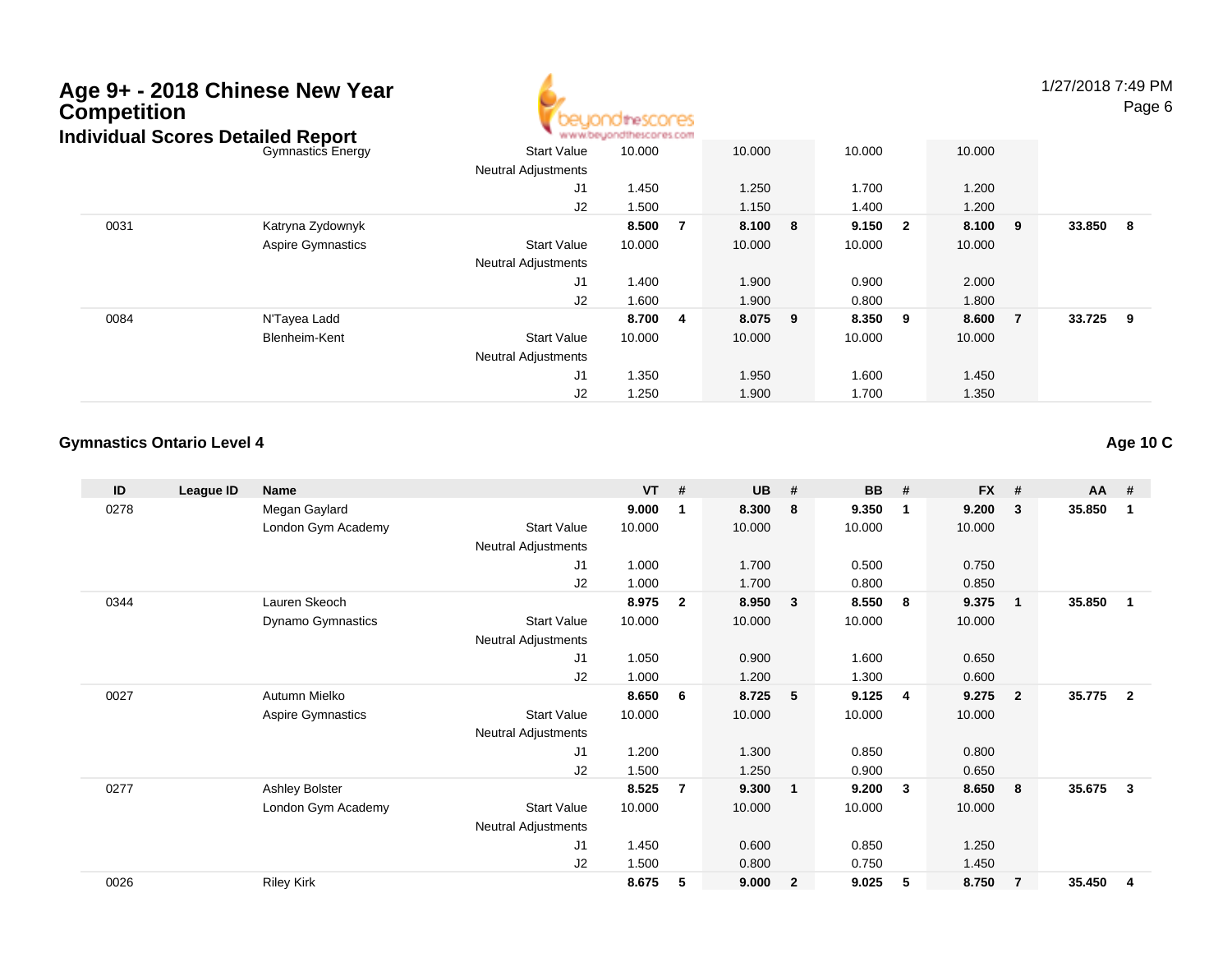| <b>Competition</b><br><b>Individual Scores Detailed Report</b> | Age 9+ - 2018 Chinese New Year    |                            | <b>idirescores</b><br>www.beyondthescores.com |                         |        |                |          |                |                                  | 1/27/2018 7:49 PM<br>Page 7 |
|----------------------------------------------------------------|-----------------------------------|----------------------------|-----------------------------------------------|-------------------------|--------|----------------|----------|----------------|----------------------------------|-----------------------------|
|                                                                | Aspire Gymnastics                 | <b>Start Value</b>         | 10.000                                        |                         | 10.000 |                | 10.000   |                | 10.000                           |                             |
|                                                                |                                   | <b>Neutral Adjustments</b> |                                               |                         |        |                | $-0.100$ |                |                                  |                             |
|                                                                |                                   | J1                         | 1.250                                         |                         | 1.000  |                | 0.750    |                | 1.150                            |                             |
|                                                                |                                   | J2                         | 1.400                                         |                         | 1.000  |                | 1.000    |                | 1.350                            |                             |
| 0209                                                           | Avalina Pellarin                  |                            | 8.700                                         | $\overline{\mathbf{4}}$ | 8.450  | 6              | 9.000    | 6              | 8.775<br>6                       | 34.925<br>5                 |
|                                                                | <b>Rose City Gymnastics</b>       | <b>Start Value</b>         | 10.000                                        |                         | 10.000 |                | 10.000   |                | 10.000                           |                             |
|                                                                |                                   | <b>Neutral Adjustments</b> |                                               |                         |        |                |          |                |                                  |                             |
|                                                                |                                   | J1                         | 1.300                                         |                         | 1.700  |                | 1.100    |                | 1.150                            |                             |
|                                                                |                                   | J2                         | 1.300                                         |                         | 1.400  |                | 0.900    |                | 1.300                            |                             |
| 0030                                                           | Carys Mahon                       |                            | 8.200                                         | 9                       | 8.775  | $\overline{4}$ | 9.000    | - 6            | 8.900<br>$\overline{\mathbf{4}}$ | 34.875<br>6                 |
|                                                                | <b>Aspire Gymnastics</b>          | <b>Start Value</b>         | 10.000                                        |                         | 10.000 |                | 10.000   |                | 10.000                           |                             |
|                                                                |                                   | <b>Neutral Adjustments</b> |                                               |                         |        |                |          |                |                                  |                             |
|                                                                |                                   | J1                         | 1.900                                         |                         | 1.300  |                | 1.100    |                | 1.200                            |                             |
|                                                                |                                   | J2                         | 1.700                                         |                         | 1.150  |                | 0.900    |                | 1.000                            |                             |
| 0386                                                           | Kaitlyn Crawford                  |                            | 8.400                                         | 8                       | 8.350  | $\overline{7}$ | 9.250    | $\overline{2}$ | 8.800<br>5                       | 34.800<br>$\overline{7}$    |
|                                                                | Hamilton Wentworth Regionettes    | <b>Start Value</b>         | 10.000                                        |                         | 10.000 |                | 10.000   |                | 10.000                           |                             |
|                                                                |                                   | Neutral Adjustments        |                                               |                         |        |                |          |                |                                  |                             |
|                                                                |                                   | J1                         | 1.600                                         |                         | 1.600  |                | 0.650    |                | 1.100                            |                             |
|                                                                |                                   | J2                         | 1.600                                         |                         | 1.700  |                | 0.850    |                | 1.300                            |                             |
| 0257                                                           | Stella Makinen                    |                            | 8.925                                         | $\mathbf{3}$            | 7.850  | 9              | 8.600    | $\overline{7}$ | 8.775<br>6                       | 34.150<br>- 8               |
|                                                                | <b>Chatham Inspire Gymnastics</b> | <b>Start Value</b>         | 10.000                                        |                         | 10.000 |                | 10.000   |                | 10.000                           |                             |
|                                                                |                                   | <b>Neutral Adjustments</b> |                                               |                         |        |                |          |                |                                  |                             |
|                                                                |                                   | J1                         | 1.050                                         |                         | 2.300  |                | 1.300    |                | 1.100                            |                             |
|                                                                |                                   | J2                         | 1.100                                         |                         | 2.000  |                | 1.500    |                | 1.350                            |                             |

### **Gymnastics Ontario Level 4**

| ID   |           | <b>Name</b>              |                            | <b>VT</b> | #  | <b>UB</b> | #                       | <b>BB</b> | #   | <b>FX</b> | #                       | AA     | #                       |
|------|-----------|--------------------------|----------------------------|-----------|----|-----------|-------------------------|-----------|-----|-----------|-------------------------|--------|-------------------------|
|      | League ID |                          |                            |           |    |           |                         |           |     |           |                         |        |                         |
| 0205 |           | <b>Madison Awender</b>   |                            | 8.700     | 3  | 9.325     | $\overline{\mathbf{2}}$ | 8.875     | -4  | 9.300     |                         | 36.200 |                         |
|      |           | Rose City Gymnastics     | <b>Start Value</b>         | 10.000    |    | 10.000    |                         | 10.000    |     | 10.000    |                         |        |                         |
|      |           |                          | <b>Neutral Adjustments</b> |           |    |           |                         |           |     |           |                         |        |                         |
|      |           |                          | J1                         | 1.300     |    | 0.600     |                         | 1.200     |     | 0.650     |                         |        |                         |
|      |           |                          | J2                         | 1.300     |    | 0.750     |                         | 1.050     |     | 0.750     |                         |        |                         |
| 0339 |           | Ellisha Musselman        |                            | 9.000     |    | 9.375     |                         | 8.625     | - 6 | 9.000     | - 3                     | 36,000 | $\overline{\mathbf{2}}$ |
|      |           | <b>Dynamo Gymnastics</b> | <b>Start Value</b>         | 10.000    |    | 10.000    |                         | 10.000    |     | 10.000    |                         |        |                         |
|      |           |                          | Neutral Adjustments        |           |    |           |                         |           |     |           |                         |        |                         |
|      |           |                          | J <sub>1</sub>             | 1.100     |    | 0.600     |                         | 1.500     |     | 0.900     |                         |        |                         |
|      |           |                          | J <sub>2</sub>             | 0.900     |    | 0.650     |                         | 1.250     |     | 1.100     |                         |        |                         |
| 0284 |           | Vanessa Smith            |                            | 8.550     | -4 | 8.600     | - 4                     | 9.500     |     | 9.175     | $\overline{\mathbf{2}}$ | 35.825 | - 3                     |

**Age 11 A**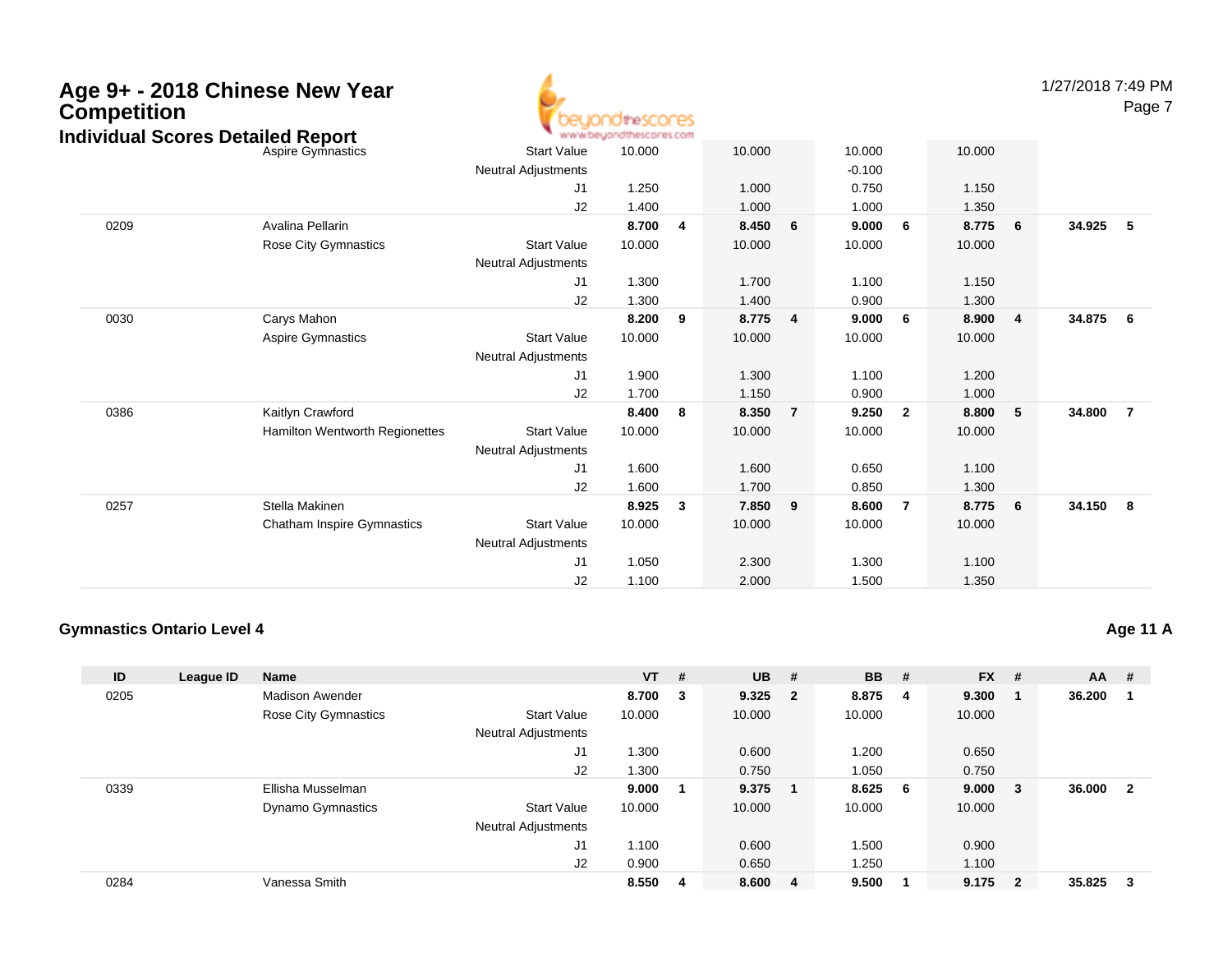| Competition<br><b>Individual Scores Detailed Report</b> | Age 9+ - 2018 Chinese New Year |                                                  | dihescores<br>www.beyondthescores.com |                |                |                |                    |                |                |                | 1/27/2018 7:49 PM | Page 8         |
|---------------------------------------------------------|--------------------------------|--------------------------------------------------|---------------------------------------|----------------|----------------|----------------|--------------------|----------------|----------------|----------------|-------------------|----------------|
|                                                         | London Gym Academy             | <b>Start Value</b><br><b>Neutral Adjustments</b> | 10.000                                |                | 10.000         |                | 10.000             |                | 10.000         |                |                   |                |
|                                                         |                                | J1<br>J2                                         | 1.500<br>1.400                        |                | 1.300<br>1.500 |                | 0.400<br>0.600     |                | 0.850<br>0.800 |                |                   |                |
| 0307                                                    | Sophia Robertson               |                                                  | 8.800                                 | $\overline{2}$ | 8.150          | 6              | 8.825              | 5              | 9.175          | $\overline{2}$ | 34.950            | 4              |
|                                                         | Dynamo Gymnastics              | <b>Start Value</b><br><b>Neutral Adjustments</b> | 10.000                                |                | 10.000         |                | 10.000             |                | 10.000         |                |                   |                |
|                                                         |                                | J1                                               | 1.300                                 |                | 1.900          |                | 1.150              |                | 0.750          |                |                   |                |
|                                                         |                                | J2                                               | 1.100                                 |                | 1.800          |                | 1.200              |                | 0.900          |                |                   |                |
| 0382                                                    | Ruby Sansom                    |                                                  | 8.225                                 | 6              | 8.825          | $\mathbf{3}$   | 8.950              | $\mathbf{3}$   | 8.875          | 5              | 34.875            | 5              |
|                                                         | Hamilton Wentworth Regionettes | <b>Start Value</b><br><b>Neutral Adjustments</b> | 10.000                                |                | 10.000         |                | 10.000             |                | 10.000         |                |                   |                |
|                                                         |                                | J1                                               | 1.800                                 |                | 1.000          |                | 0.900              |                | 1.100          |                |                   |                |
|                                                         |                                | J2                                               | 1.750                                 |                | 1.350          |                | 1.200              |                | 1.150          |                |                   |                |
| 0028                                                    | Hannah Randen                  |                                                  | 8.400                                 | 5              | 8.200          | 5              | 7.975              | 8              | 8.900          | 4              | 33.475            | 6              |
|                                                         | <b>Aspire Gymnastics</b>       | <b>Start Value</b><br><b>Neutral Adjustments</b> | 10.000                                |                | 10.000         |                | 10.000<br>$-0.100$ |                | 10.000         |                |                   |                |
|                                                         |                                | J1                                               | 1.600                                 |                | 1.700          |                | 1.950              |                | 1.000          |                |                   |                |
|                                                         |                                | J2                                               | 1.600                                 |                | 1.900          |                | 1.900              |                | 1.200          |                |                   |                |
| 0381                                                    | Aleesha Bell                   |                                                  | 8.100                                 | 8              | 7.700          | $\overline{7}$ | 8.475              | $\overline{7}$ | 8.575          | 6              | 32.850            | $\overline{7}$ |
|                                                         | Hamilton Wentworth Regionettes | <b>Start Value</b><br><b>Neutral Adjustments</b> | 10.000                                |                | 10.000         |                | 10.000             |                | 10.000         |                |                   |                |
|                                                         |                                | J1                                               | 1.900                                 |                | 2.300          |                | 1.450              |                | 1.500          |                |                   |                |
|                                                         |                                | J2                                               | 1.900                                 |                | 2.300          |                | 1.600              |                | 1.350          |                |                   |                |
| 0145                                                    | Hailey Putman                  |                                                  | 8.150                                 | $\overline{7}$ | 6.050          | 8              | 9.000              | $\overline{2}$ | 8.250          | $\overline{7}$ | 31.450            | 8              |
|                                                         | Cayuga Gymnastics Club         | <b>Start Value</b><br><b>Neutral Adjustments</b> | 10.000                                |                | 10.000         |                | 10.000             |                | 10.000         |                |                   |                |
|                                                         |                                | J1                                               | 1.900                                 |                | 4.100          |                | 1.050              |                | 1.700          |                |                   |                |
|                                                         |                                | J2                                               | 1.800                                 |                | 3.800          |                | 0.950              |                | 1.800          |                |                   |                |

### **Gymnastics Ontario Level 4**

| ID   | League ID | Name               |                            | VT     | # | <b>UB</b> | # | <b>BB</b> | # | $FX$ # |   | $AA$ # |                         |
|------|-----------|--------------------|----------------------------|--------|---|-----------|---|-----------|---|--------|---|--------|-------------------------|
| 0342 |           | Kamryn Rattansingh |                            | 8.775  | 5 | 9.475     |   | 8.875     | 2 | 9.125  | 3 | 36.250 |                         |
|      |           | Dynamo Gymnastics  | <b>Start Value</b>         | 10.000 |   | 10.000    |   | 10.000    |   | 10.000 |   |        |                         |
|      |           |                    | <b>Neutral Adjustments</b> |        |   |           |   |           |   |        |   |        |                         |
|      |           |                    | J1                         | 1.100  |   | 0.500     |   | 1.150     |   | 0.850  |   |        |                         |
|      |           |                    | J <sub>2</sub>             | 1.350  |   | 0.550     |   | 1.100     |   | 0.900  |   |        |                         |
| 0458 |           | Sophia Kovachik    |                            | 8.900  |   | 9.000     |   | 8.500     | 3 | 8.975  |   | 35.375 | $\overline{\mathbf{2}}$ |

**Age 11 B**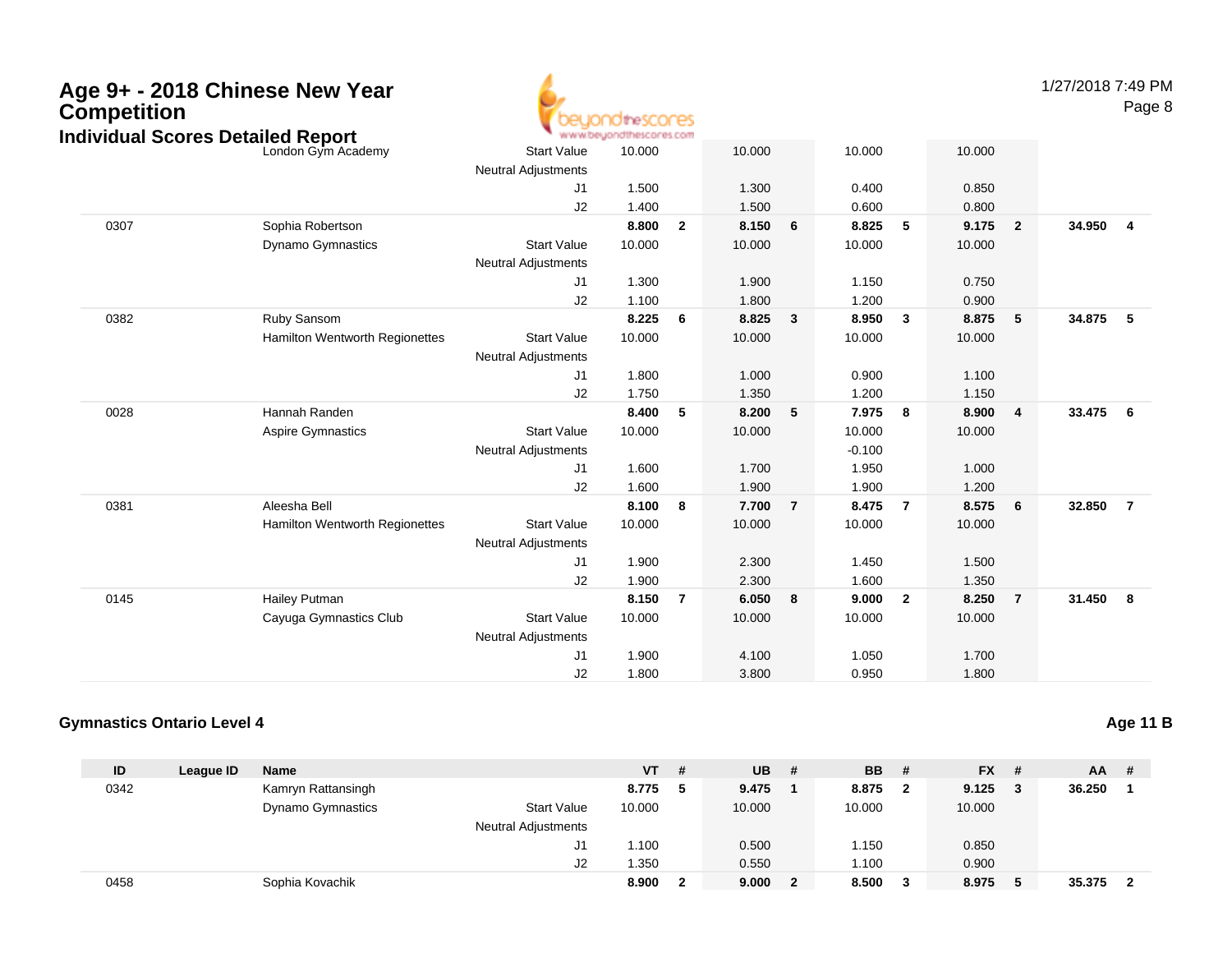| Competition | Age 9+ - 2018 Chinese New Year<br><b>Individual Scores Detailed Report</b> |                            | hdinescores<br>www.beyondthescores.com |                         |        |                         |          |                 |        |                | 1/27/2018 7:49 PM | Page 9                  |
|-------------|----------------------------------------------------------------------------|----------------------------|----------------------------------------|-------------------------|--------|-------------------------|----------|-----------------|--------|----------------|-------------------|-------------------------|
|             | Niagara Acro Cats                                                          | <b>Start Value</b>         | 10.000                                 |                         | 10.000 |                         | 10.000   |                 | 10.000 |                |                   |                         |
|             |                                                                            | <b>Neutral Adjustments</b> |                                        |                         |        |                         |          |                 |        |                |                   |                         |
|             |                                                                            | J <sub>1</sub>             | 1.100                                  |                         | 1.100  |                         | 1.400    |                 | 1.100  |                |                   |                         |
|             |                                                                            | J2                         | 1.100                                  |                         | 0.900  |                         | 1.600    |                 | 0.950  |                |                   |                         |
| 0082        | Victoria Conlon                                                            |                            | 8.975                                  | $\overline{1}$          | 8.550  | 4                       | 8.350    | $5\phantom{.0}$ | 9.325  | $\overline{2}$ | 35.200            | $\mathbf{3}$            |
|             | Blenheim-Kent                                                              | <b>Start Value</b>         | 10.000                                 |                         | 10.000 |                         | 10.000   |                 | 10.000 |                |                   |                         |
|             |                                                                            | <b>Neutral Adjustments</b> |                                        |                         |        |                         |          |                 |        |                |                   |                         |
|             |                                                                            | J1                         | 1.050                                  |                         | 1.600  |                         | 1.700    |                 | 0.700  |                |                   |                         |
|             |                                                                            | J2                         | 1.000                                  |                         | 1.300  |                         | 1.600    |                 | 0.650  |                |                   |                         |
| 0496        | Olivia Glasier                                                             |                            | 8.150                                  | $\overline{\mathbf{8}}$ | 8.775  | $\overline{\mathbf{3}}$ | 9.000    | $\overline{1}$  | 8.750  | $\overline{7}$ | 34.675            | $\overline{\mathbf{4}}$ |
|             | <b>Gymnastics Energy</b>                                                   | <b>Start Value</b>         | 10.000                                 |                         | 10.000 |                         | 10.000   |                 | 10.000 |                |                   |                         |
|             |                                                                            | <b>Neutral Adjustments</b> |                                        |                         |        |                         | $-0.300$ |                 |        |                |                   |                         |
|             |                                                                            | J1                         | 1.700                                  |                         | 1.200  |                         | 0.750    |                 | 1.150  |                |                   |                         |
|             |                                                                            | J2                         | 2.000                                  |                         | 1.250  |                         | 0.650    |                 | 1.350  |                |                   |                         |
| 0163        | <b>Alexis Ebert</b>                                                        |                            | 8.800                                  | $\overline{4}$          | 8.175  | 6                       | 8.450    | $\overline{4}$  | 8.925  | 6              | 34.350            | 5                       |
|             | <b>Grand River Gymmies</b>                                                 | <b>Start Value</b>         | 10.000                                 |                         | 10.000 |                         | 10.000   |                 | 10.000 |                |                   |                         |
|             |                                                                            | <b>Neutral Adjustments</b> |                                        |                         |        |                         |          |                 |        |                |                   |                         |
|             |                                                                            | J <sub>1</sub>             | 1.100                                  |                         | 1.950  |                         | 1.400    |                 | 1.100  |                |                   |                         |
|             |                                                                            | J2                         | 1.300                                  |                         | 1.700  |                         | 1.700    |                 | 1.050  |                |                   |                         |
| 0383        | <b>Bridget Gago</b>                                                        |                            | 8.350                                  | $\overline{7}$          | 8.350  | 5                       | 8.350    | 5               | 9.100  | 4              | 34.150            | 6                       |
|             | Hamilton Wentworth Regionettes                                             | <b>Start Value</b>         | 10.000                                 |                         | 10.000 |                         | 10.000   |                 | 10.000 |                |                   |                         |
|             |                                                                            | <b>Neutral Adjustments</b> |                                        |                         |        |                         |          |                 |        |                |                   |                         |
|             |                                                                            | J <sub>1</sub>             | 1.500                                  |                         | 1.450  |                         | 1.750    |                 | 1.000  |                |                   |                         |
|             |                                                                            | J2                         | 1.800                                  |                         | 1.850  |                         | 1.550    |                 | 0.800  |                |                   |                         |
| 0135        | Rosie Radford                                                              |                            | 8.850                                  | $\overline{\mathbf{3}}$ | 8.100  | $\overline{7}$          | 8.000    | 6               | 8.250  | 8              | 33.200            | $\overline{7}$          |
|             | Cayuga Gymnastics Club                                                     | <b>Start Value</b>         | 10.000                                 |                         | 10.000 |                         | 10.000   |                 | 10.000 |                |                   |                         |
|             |                                                                            | <b>Neutral Adjustments</b> |                                        |                         |        |                         |          |                 |        |                |                   |                         |
|             |                                                                            | J1                         | 1.000                                  |                         | 1.800  |                         | 1.900    |                 | 1.700  |                |                   |                         |
|             |                                                                            | J2                         | 1.300                                  |                         | 2.000  |                         | 2.100    |                 | 1.800  |                |                   |                         |
| 0385        | Isabella Steepe-Becerra                                                    |                            | 8.450                                  | - 6                     | 8.550  | $\overline{4}$          | 6.675    | $\overline{7}$  | 9.475  | $\mathbf{1}$   | 33.150            | -8                      |
|             | <b>Hamilton Wentworth Regionettes</b>                                      | <b>Start Value</b>         | 10.000                                 |                         | 10.000 |                         | 10.000   |                 | 10.000 |                |                   |                         |
|             |                                                                            | <b>Neutral Adjustments</b> |                                        |                         |        |                         |          |                 |        |                |                   |                         |
|             |                                                                            | J <sub>1</sub>             | 1.500                                  |                         | 1.350  |                         | 3.550    |                 | 0.550  |                |                   |                         |
|             |                                                                            | J2                         | 1.600                                  |                         | 1.550  |                         | 3.100    |                 | 0.500  |                |                   |                         |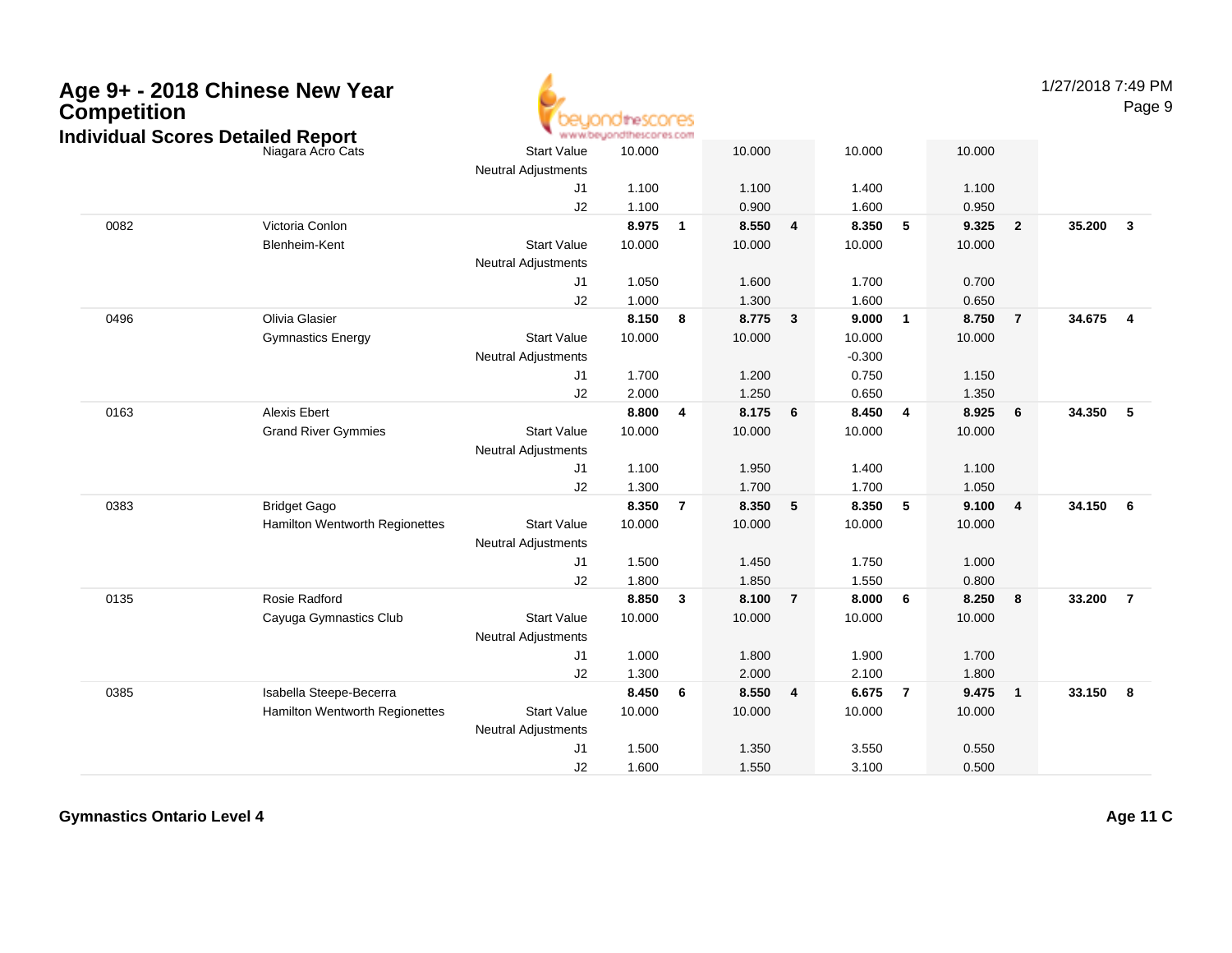| Age 9+ - 2018 Chinese New Year |  |
|--------------------------------|--|
| <b>Competition</b>             |  |



Page 10

|      | Individual Scores Detailed Report     |                                              | www.beyondthescores.com |                         |           |                |           |                |          |                         |        |                |
|------|---------------------------------------|----------------------------------------------|-------------------------|-------------------------|-----------|----------------|-----------|----------------|----------|-------------------------|--------|----------------|
| ID   | <b>League ID</b><br><b>Name</b>       |                                              | VT                      | #                       | <b>UB</b> | #              | <b>BB</b> | #              | FX #     |                         | AA     | #              |
| 0212 | <b>Addison Pollard</b>                |                                              | 9.150                   | $\overline{\mathbf{1}}$ | 9.275     | $\overline{2}$ | 9.350     | $\mathbf{3}$   | 9.400    | $\mathbf{3}$            | 37.175 | $\overline{1}$ |
|      | Rose City Gymnastics                  | <b>Start Value</b>                           | 10.000                  |                         | 10.000    |                | 10.000    |                | 10.000   |                         |        |                |
|      |                                       | Neutral Adjustments                          |                         |                         |           |                |           |                |          |                         |        |                |
|      |                                       | J1                                           | 0.800                   |                         | 0.800     |                | 0.550     |                | 0.650    |                         |        |                |
|      |                                       | J2                                           | 0.900                   |                         | 0.650     |                | 0.750     |                | 0.550    |                         |        |                |
| 0469 | <b>Brielle Bosak</b>                  |                                              | 8.500                   | 5                       | 9.350     | $\mathbf{1}$   | 9.500     | $\mathbf{1}$   | 9.550    | $\overline{\mathbf{1}}$ | 36.900 | $\overline{2}$ |
|      | Niagara Acro Cats                     | <b>Start Value</b>                           | 10.000                  |                         | 10.000    |                | 10.000    |                | 10.000   |                         |        |                |
|      |                                       | <b>Neutral Adjustments</b>                   |                         |                         |           |                | $-0.100$  |                |          |                         |        |                |
|      |                                       | J <sub>1</sub>                               | 1.400                   |                         | 0.600     |                | 0.350     |                | 0.500    |                         |        |                |
|      |                                       | J2                                           | 1.600                   |                         | 0.700     |                | 0.450     |                | 0.400    |                         |        |                |
| 0282 | Jessica Latimer                       |                                              | 9.150                   | $\overline{1}$          | 9.175     | $\mathbf{3}$   | 9.100     | 5              | 9.025    | 5                       | 36.450 | $\mathbf{3}$   |
|      | London Gym Academy                    | <b>Start Value</b>                           | 10.000                  |                         | 10.000    |                | 10.000    |                | 10.000   |                         |        |                |
|      |                                       | <b>Neutral Adjustments</b><br>J <sub>1</sub> |                         |                         | 0.700     |                | 1.000     |                | 0.950    |                         |        |                |
|      |                                       | J2                                           | 0.750<br>0.950          |                         | 0.950     |                | 0.800     |                | 1.000    |                         |        |                |
| 0417 | Claire Ormond                         |                                              | 8.825                   | $\mathbf{3}$            | 8.350     | $\overline{7}$ | 9.375     | $\mathbf{2}$   | 9.450    | $\overline{2}$          | 36.000 | $\overline{4}$ |
|      | Hamilton Wentworth Regionettes        | <b>Start Value</b>                           | 10.000                  |                         | 10.000    |                | 10.000    |                | 10.000   |                         |        |                |
|      |                                       | <b>Neutral Adjustments</b>                   |                         |                         |           |                |           |                |          |                         |        |                |
|      |                                       | J1                                           | 1.150                   |                         | 1.600     |                | 0.650     |                | 0.550    |                         |        |                |
|      |                                       | J2                                           | 1.200                   |                         | 1.700     |                | 0.600     |                | 0.550    |                         |        |                |
| 0548 | Gemma Viola                           |                                              | 8.850                   | $\overline{2}$          | 8.975     | 4              | 8.825     | 6              | 9.100    | 4                       | 35.750 | -5             |
|      | <b>Gymnastics Energy</b>              | <b>Start Value</b>                           | 10.000                  |                         | 10.000    |                | 10.000    |                | 10.000   |                         |        |                |
|      |                                       | <b>Neutral Adjustments</b>                   |                         |                         |           |                |           |                |          |                         |        |                |
|      |                                       | J1                                           | 1.100                   |                         | 0.900     |                | 1.250     |                | 0.850    |                         |        |                |
|      |                                       | J2                                           | 1.200                   |                         | 1.150     |                | 1.100     |                | 0.950    |                         |        |                |
| 0161 | Reagan Clark                          |                                              | 8.175                   | $\overline{7}$          | 8.800     | 5              | 9.300     | 4              | 8.725    | $\overline{7}$          | 35.000 | 6              |
|      | <b>Grand River Gymmies</b>            | <b>Start Value</b>                           | 10.000                  |                         | 10.000    |                | 10.000    |                | 10.000   |                         |        |                |
|      |                                       | <b>Neutral Adjustments</b>                   |                         |                         |           |                |           |                | $-0.100$ |                         |        |                |
|      |                                       | J1                                           | 1.900                   |                         | 1.100     |                | 0.800     |                | 1.100    |                         |        |                |
|      |                                       | J2                                           | 1.750                   |                         | 1.300     |                | 0.600     |                | 1.250    |                         |        |                |
| 0521 | Kailey McKimm                         |                                              | 8.525                   | 4                       | 8.725     | 6              | 8.525     | 8              | 8.275    | 8                       | 34.050 | $\overline{7}$ |
|      | <b>Gymnastics Energy</b>              | <b>Start Value</b>                           | 10.000                  |                         | 10.000    |                | 10.000    |                | 10.000   |                         |        |                |
|      |                                       | <b>Neutral Adjustments</b>                   |                         |                         |           |                |           |                |          |                         |        |                |
|      |                                       | J1                                           | 1.450                   |                         | 1.300     |                | 1.400     |                | 1.750    |                         |        |                |
|      |                                       | J2                                           | 1.500                   |                         | 1.250     |                | 1.550     |                | 1.700    |                         |        |                |
| 0384 | Amy Williamson                        |                                              | 8.425                   | 6                       | 8.125     | 8              | 8.625     | $\overline{7}$ | 8.750    | 6                       | 33.925 | 8              |
|      | <b>Hamilton Wentworth Regionettes</b> | <b>Start Value</b>                           | 10.000                  |                         | 10.000    |                | 10.000    |                | 10.000   |                         |        |                |
|      |                                       | <b>Neutral Adjustments</b>                   |                         |                         |           |                |           |                |          |                         |        |                |
|      |                                       | J1                                           | 1.450                   |                         | 2.000     |                | 1.350     |                | 1.200    |                         |        |                |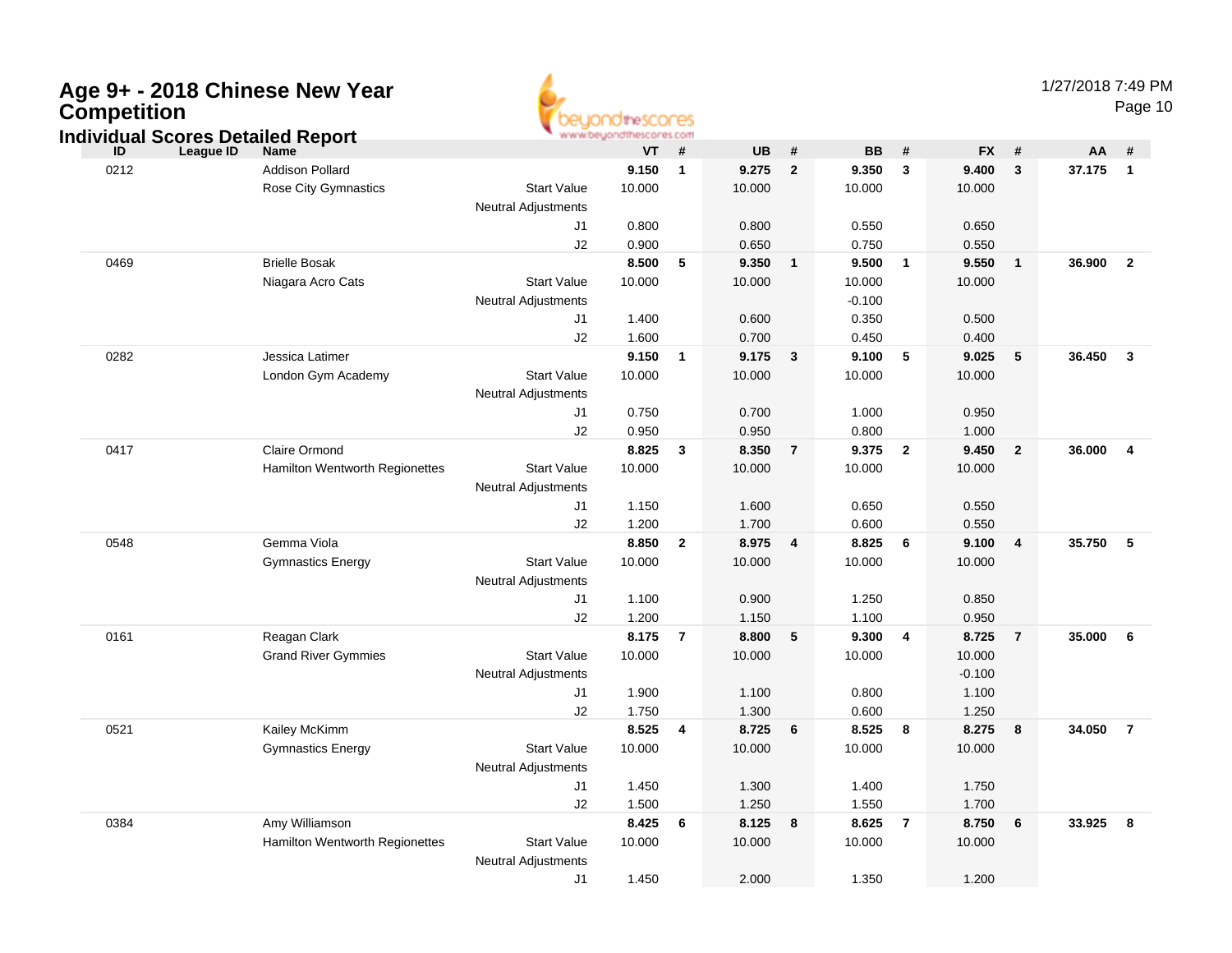

1/27/2018 7:49 PM

Page 11

#### **Gymnastics Ontario Level 4Age 12 A**

| ID   | League ID | <b>Name</b>                       |                                                  | <b>VT</b> | #              | <b>UB</b> | #                       | <b>BB</b> | #              | <b>FX</b> | #                       | AA     | #                       |
|------|-----------|-----------------------------------|--------------------------------------------------|-----------|----------------|-----------|-------------------------|-----------|----------------|-----------|-------------------------|--------|-------------------------|
| 0528 |           | Jamie Orzel                       |                                                  | 9.325     | $\mathbf{1}$   | 8.675     | $\overline{2}$          | 9.450     | $\mathbf{1}$   | 9.425     | $\mathbf{1}$            | 36.875 | $\mathbf{1}$            |
|      |           | <b>Gymnastics Energy</b>          | <b>Start Value</b>                               | 10.000    |                | 10.000    |                         | 10.000    |                | 10.000    |                         |        |                         |
|      |           |                                   | <b>Neutral Adjustments</b>                       |           |                |           |                         |           |                |           |                         |        |                         |
|      |           |                                   | J1                                               | 0.650     |                | 1.200     |                         | 0.450     |                | 0.550     |                         |        |                         |
|      |           |                                   | J2                                               | 0.700     |                | 1.450     |                         | 0.650     |                | 0.600     |                         |        |                         |
| 0020 |           | Raquel Estepa                     |                                                  | 8.550     | $\overline{2}$ | 8.800     | $\overline{1}$          | 9.350     | $\overline{2}$ | 9.200     | $\mathbf{3}$            | 35.900 | $\overline{2}$          |
|      |           | <b>Adrenaline Gymnastics</b>      | <b>Start Value</b>                               | 10.000    |                | 10.000    |                         | 10.000    |                | 10.000    |                         |        |                         |
|      |           |                                   | <b>Neutral Adjustments</b>                       |           |                |           |                         | $-0.100$  |                |           |                         |        |                         |
|      |           |                                   | J1                                               | 1.400     |                | 1.300     |                         | 0.500     |                | 0.850     |                         |        |                         |
|      |           |                                   | J2                                               | 1.500     |                | 1.100     |                         | 0.600     |                | 0.750     |                         |        |                         |
| 0066 |           | Cassy Vercouteren                 |                                                  | 8.375     | $\overline{4}$ | 8.025     | $\overline{\mathbf{3}}$ | 8.700     | 3              | 9.000     | 4                       | 34.100 | $\overline{\mathbf{3}}$ |
|      |           | Blenheim-Kent                     | <b>Start Value</b>                               | 10.000    |                | 10.000    |                         | 10.000    |                | 10.000    |                         |        |                         |
|      |           |                                   | <b>Neutral Adjustments</b>                       |           |                |           |                         |           |                |           |                         |        |                         |
|      |           |                                   | J1                                               | 1.550     |                | 2.100     |                         | 1.300     |                | 1.050     |                         |        |                         |
|      |           |                                   | J2                                               | 1.700     |                | 1.850     |                         | 1.300     |                | 0.950     |                         |        |                         |
| 0166 |           | <b>Addison Fletcher</b>           |                                                  | 8.150     | 6              | 7.950     | $\overline{4}$          | 8.450     | 6              | 8.625     | 5                       | 33.175 | $\overline{4}$          |
|      |           | <b>Grand River Gymmies</b>        | <b>Start Value</b>                               | 10.000    |                | 10.000    |                         | 10.000    |                | 10.000    |                         |        |                         |
|      |           |                                   | <b>Neutral Adjustments</b>                       |           |                |           |                         |           |                |           |                         |        |                         |
|      |           |                                   | J1                                               | 2.000     |                | 2.000     |                         | 1.500     |                | 1.250     |                         |        |                         |
|      |           |                                   | J2                                               | 1.700     |                | 2.100     |                         | 1.600     |                | 1.500     |                         |        |                         |
| 0380 |           | <b>Emily Cook</b>                 |                                                  | 8.100     | $\overline{7}$ | 7.600     | 5                       | 8.550     | $\overline{4}$ | 8.400     | $\overline{\mathbf{r}}$ | 32.650 | 5                       |
|      |           | Hamilton Wentworth Regionettes    | <b>Start Value</b><br><b>Neutral Adjustments</b> | 10.000    |                | 10.000    |                         | 10.000    |                | 10.000    |                         |        |                         |
|      |           |                                   | J <sub>1</sub>                                   | 2.000     |                | 2.300     |                         | 1.350     |                | 1.450     |                         |        |                         |
|      |           |                                   | J2                                               | 1.800     |                | 2.500     |                         | 1.550     |                | 1.750     |                         |        |                         |
| 0080 |           | Heidi Warriner                    |                                                  | 8.500     | 3              | 6.200     | $\overline{7}$          | 8.475     | 5              | 9.275     | $\overline{2}$          | 32.450 | 6                       |
|      |           | Blenheim-Kent                     | <b>Start Value</b>                               | 10.000    |                | 10.000    |                         | 10.000    |                | 10.000    |                         |        |                         |
|      |           |                                   | <b>Neutral Adjustments</b>                       |           |                |           |                         |           |                |           |                         |        |                         |
|      |           |                                   | J <sub>1</sub>                                   | 1.600     |                | 3.800     |                         | 1.550     |                | 0.750     |                         |        |                         |
|      |           |                                   | J2                                               | 1.400     |                | 3.800     |                         | 1.500     |                | 0.700     |                         |        |                         |
| 0260 |           | Logan Trachy                      |                                                  | 8.275     | 5              | 7.350     | 6                       | 7.400     | $\overline{7}$ | 8.450     | 6                       | 31.475 | $\overline{7}$          |
|      |           | <b>Chatham Inspire Gymnastics</b> | <b>Start Value</b>                               | 10.000    |                | 10.000    |                         | 10.000    |                | 10.000    |                         |        |                         |
|      |           |                                   | <b>Neutral Adjustments</b>                       |           |                |           |                         |           |                |           |                         |        |                         |
|      |           |                                   | J1                                               | 1.750     |                | 2.800     |                         | 2.500     |                | 1.400     |                         |        |                         |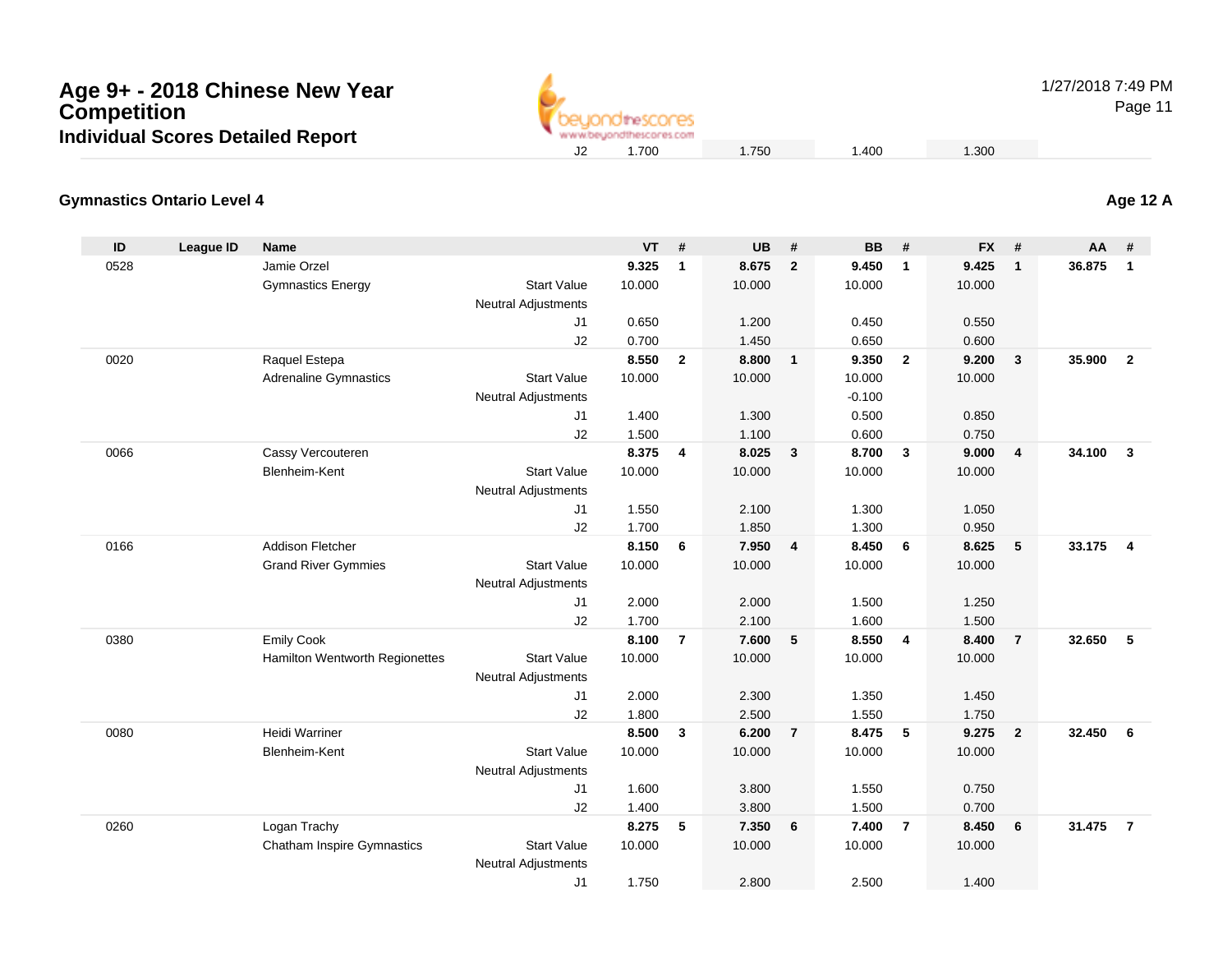| Age 9+ - 2018 Chinese New Year           |  |
|------------------------------------------|--|
| <b>Competition</b>                       |  |
| <b>Individual Scores Detailed Report</b> |  |



1/27/2018 7:49 PM

Page 12

### **Gymnastics Ontario Level 4**

| ID   | League ID | <b>Name</b>                    |                            | <b>VT</b> | #            | <b>UB</b> | #                       | <b>BB</b> | #              | <b>FX</b> | #              | AA     | #              |
|------|-----------|--------------------------------|----------------------------|-----------|--------------|-----------|-------------------------|-----------|----------------|-----------|----------------|--------|----------------|
| 0279 |           | Meghan Burridge                |                            | 9.250     | $\mathbf{1}$ | 8.350     | 5                       | 9.575     | $\mathbf{1}$   | 9.450     | $\overline{2}$ | 36.625 | $\overline{1}$ |
|      |           | London Gym Academy             | <b>Start Value</b>         | 10.000    |              | 10.000    |                         | 10.000    |                | 10.000    |                |        |                |
|      |           |                                | <b>Neutral Adjustments</b> |           |              |           |                         |           |                |           |                |        |                |
|      |           |                                | J1                         | 0.700     |              | 1.500     |                         | 0.400     |                | 0.450     |                |        |                |
|      |           |                                | J2                         | 0.800     |              | 1.800     |                         | 0.450     |                | 0.650     |                |        |                |
| 0418 |           | Avery Reynolds                 |                            | 8.375     | 5            | 9.000     | $\overline{1}$          | 9.500     | $\overline{2}$ | 9.650     | $\mathbf{1}$   | 36.525 | $\overline{2}$ |
|      |           | Hamilton Wentworth Regionettes | <b>Start Value</b>         | 10.000    |              | 10.000    |                         | 10.000    |                | 10.000    |                |        |                |
|      |           |                                | <b>Neutral Adjustments</b> |           |              |           |                         |           |                |           |                |        |                |
|      |           |                                | J1                         | 1.750     |              | 0.900     |                         | 0.400     |                | 0.400     |                |        |                |
|      |           |                                | J2                         | 1.500     |              | 1.100     |                         | 0.600     |                | 0.300     |                |        |                |
| 0544 |           | Claire Tirpko                  |                            | 8.725     | $\mathbf{3}$ | 8.725     | $\overline{\mathbf{3}}$ | 9.375     | $\overline{4}$ | 9.300     | 3              | 36.125 | $\mathbf{3}$   |
|      |           | <b>Gymnastics Energy</b>       | <b>Start Value</b>         | 10.000    |              | 10.000    |                         | 10.000    |                | 10.000    |                |        |                |
|      |           |                                | <b>Neutral Adjustments</b> |           |              |           |                         |           |                |           |                |        |                |
|      |           |                                | J1                         | 1.150     |              | 1.200     |                         | 0.550     |                | 0.650     |                |        |                |
|      |           |                                | J2                         | 1.400     |              | 1.350     |                         | 0.700     |                | 0.750     |                |        |                |
| 0463 |           | Serina Santo                   |                            | 8.625     | 4            | 8.925     | $\overline{2}$          | 9.400     | 3              | 9.150     | 4              | 36.100 | $\overline{4}$ |
|      |           | Niagara Acro Cats              | <b>Start Value</b>         | 10.000    |              | 10.000    |                         | 10.000    |                | 10.000    |                |        |                |
|      |           |                                | <b>Neutral Adjustments</b> |           |              |           |                         |           |                |           |                |        |                |
|      |           |                                | J1                         | 1.300     |              | 1.200     |                         | 0.550     |                | 0.950     |                |        |                |
|      |           |                                | J2                         | 1.450     |              | 0.950     |                         | 0.650     |                | 0.750     |                |        |                |
| 0511 |           | Ella Kormos                    |                            | 8.900     | $\mathbf{2}$ | 8.700     | $\overline{4}$          | 8.700     | 6              | 8.925     | 5              | 35.225 | 5              |
|      |           | <b>Gymnastics Energy</b>       | <b>Start Value</b>         | 10.000    |              | 10.000    |                         | 10.000    |                | 10.000    |                |        |                |
|      |           |                                | <b>Neutral Adjustments</b> |           |              |           |                         |           |                |           |                |        |                |
|      |           |                                | J1                         | 1.100     |              | 1.250     |                         | 1.250     |                | 1.000     |                |        |                |
|      |           |                                | J2                         | 1.100     |              | 1.350     |                         | 1.350     |                | 1.150     |                |        |                |
| 0136 |           | Jordyn Barless                 |                            | 8.000     | 6            | 6.850     | 6                       | 8.850     | 5              | 8.650     | 6              | 32.350 | 6              |
|      |           | Cayuga Gymnastics Club         | <b>Start Value</b>         | 10.000    |              | 10.000    |                         | 10.000    |                | 10.000    |                |        |                |
|      |           |                                | <b>Neutral Adjustments</b> |           |              |           |                         |           |                |           |                |        |                |
|      |           |                                | J1                         | 1.900     |              | 3.100     |                         | 1.150     |                | 1.500     |                |        |                |
|      |           |                                | J2                         | 2.100     |              | 3.200     |                         | 1.150     |                | 1.200     |                |        |                |

**Age 12 B**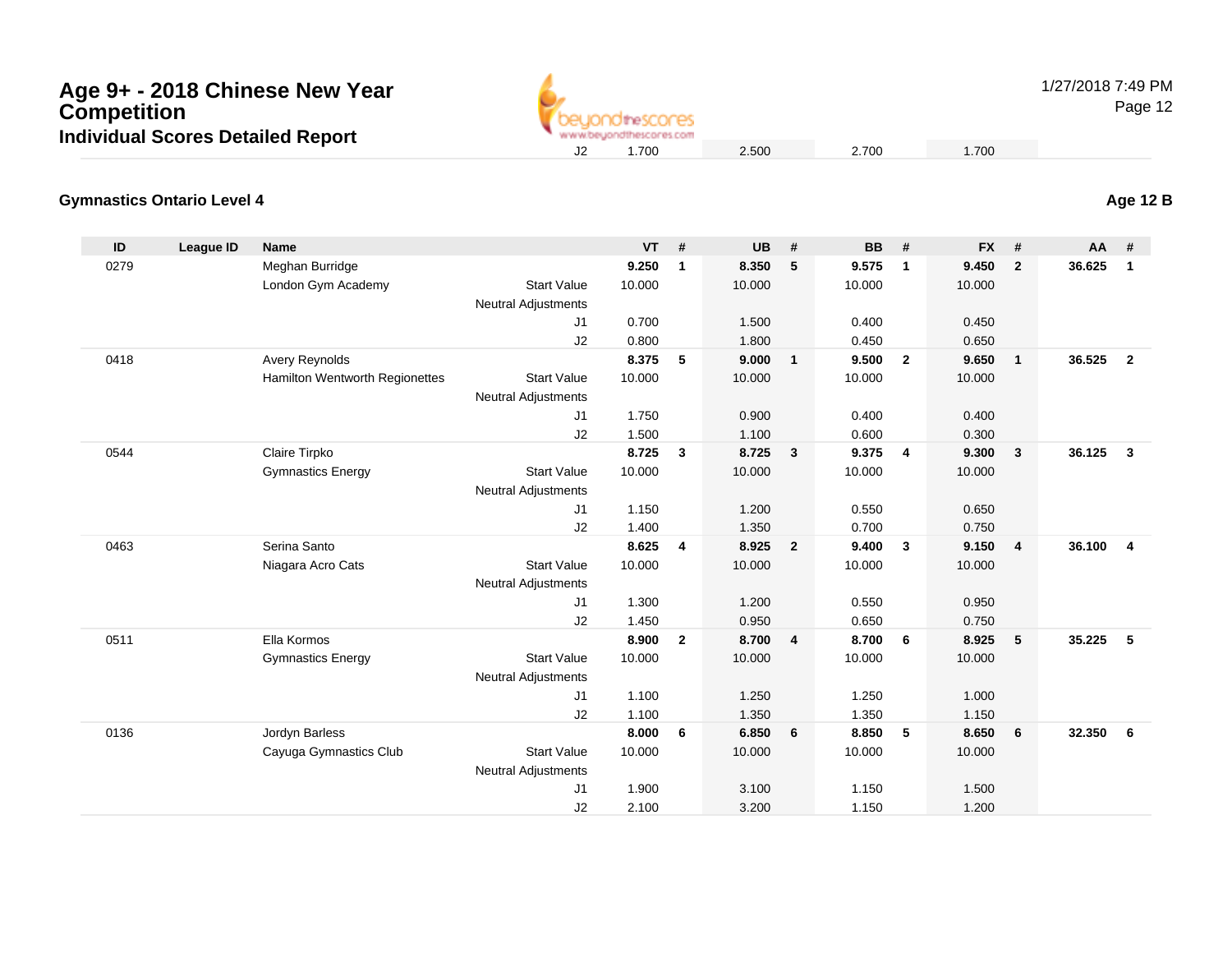

**Gymnastics Ontario Level 4 Age 13**

| ID   | <b>League ID</b> | <b>Name</b>                    |                                  | <b>VT</b> | #              | <b>UB</b> | #              | <b>BB</b> | #                       | <b>FX</b> | #                       | AA     | #              |
|------|------------------|--------------------------------|----------------------------------|-----------|----------------|-----------|----------------|-----------|-------------------------|-----------|-------------------------|--------|----------------|
| 0460 |                  | Rachel Wagner                  |                                  | 8.750     | $\mathbf{1}$   | 9.075     | $\mathbf{1}$   | 8.900     | $\overline{\mathbf{3}}$ | 9.325     | $\overline{1}$          | 36.050 | $\mathbf{1}$   |
|      |                  | Niagara Acro Cats              | <b>Start Value</b>               | 10.000    |                | 10.000    |                | 10.000    |                         | 10.000    |                         |        |                |
|      |                  |                                | <b>Neutral Adjustments</b>       |           |                |           |                |           |                         |           |                         |        |                |
|      |                  |                                | J <sub>1</sub>                   | 1.300     |                | 0.900     |                | 1.100     |                         | 0.750     |                         |        |                |
|      |                  |                                | J2                               | 1.200     |                | 0.950     |                | 1.100     |                         | 0.600     |                         |        |                |
| 0481 |                  | Kathryn Chapman                |                                  | 8.725     | $\overline{2}$ | 8.450     | 5              | 9.000     | $\overline{2}$          | 9.175     | $\overline{2}$          | 35.350 | $\overline{2}$ |
|      |                  | <b>Gymnastics Energy</b>       | <b>Start Value</b>               | 10.000    |                | 10.000    |                | 10.000    |                         | 10.000    |                         |        |                |
|      |                  |                                | <b>Neutral Adjustments</b>       |           |                |           |                |           |                         |           |                         |        |                |
|      |                  |                                | J1                               | 1.350     |                | 1.500     |                | 1.050     |                         | 0.800     |                         |        |                |
|      |                  |                                | J2                               | 1.200     |                | 1.600     |                | 0.950     |                         | 0.850     |                         |        |                |
| 0021 |                  | Vanessa Fiore                  |                                  | 8.425     | 4              | 8.800     | $\overline{2}$ | 8.750     | $\overline{4}$          | 9.100     | $\overline{\mathbf{3}}$ | 35.075 | $\mathbf{3}$   |
|      |                  | <b>Adrenaline Gymnastics</b>   | <b>Start Value</b>               | 10.000    |                | 10.000    |                | 10.000    |                         | 10.000    |                         |        |                |
|      |                  |                                | <b>Neutral Adjustments</b>       |           |                |           |                |           |                         |           |                         |        |                |
|      |                  |                                | J1                               | 1.650     |                | 1.100     |                | 1.300     |                         | 1.000     |                         |        |                |
|      |                  |                                | J2                               | 1.500     |                | 1.300     |                | 1.200     |                         | 0.800     |                         |        |                |
| 0420 |                  | Martina Ferarro                |                                  | 8.675     | $\mathbf{3}$   | 7.750     | $\overline{7}$ | 9.175     | $\overline{1}$          | 9.325     | $\overline{1}$          | 34.925 | $\overline{4}$ |
|      |                  | Hamilton Wentworth Regionettes | <b>Start Value</b>               | 10.000    |                | 10.000    |                | 10.000    |                         | 10.000    |                         |        |                |
|      |                  |                                | <b>Neutral Adjustments</b><br>J1 | 1.300     |                | 2.300     |                | 0.950     |                         | 0.650     |                         |        |                |
|      |                  |                                | J2                               | 1.350     |                | 2.200     |                | 0.700     |                         | 0.700     |                         |        |                |
| 0285 |                  | Larissa Birtch                 |                                  | 7.900     | $\overline{7}$ | 8.575     | $\mathbf{3}$   | 8.650     | $-5$                    | 8.900     | $\overline{4}$          | 34.025 | 5              |
|      |                  | London Gym Academy             | <b>Start Value</b>               | 10.000    |                | 10.000    |                | 10.000    |                         | 10.000    |                         |        |                |
|      |                  |                                | <b>Neutral Adjustments</b>       |           |                |           |                |           |                         |           |                         |        |                |
|      |                  |                                | J1                               | 2.000     |                | 1.400     |                | 1.450     |                         | 1.050     |                         |        |                |
|      |                  |                                | J2                               | 2.200     |                | 1.450     |                | 1.250     |                         | 1.150     |                         |        |                |
| 0461 |                  | Melanie Nolan                  |                                  | 8.200     | 6              | 8.525     | $\overline{4}$ | 8.625     | 6                       | 8.450     | 6                       | 33.800 | 6              |
|      |                  | Niagara Acro Cats              | <b>Start Value</b>               | 10.000    |                | 10.000    |                | 10.000    |                         | 10.000    |                         |        |                |
|      |                  |                                | <b>Neutral Adjustments</b>       |           |                |           |                |           |                         |           |                         |        |                |
|      |                  |                                | J1                               | 1.700     |                | 1.500     |                | 1.350     |                         | 1.550     |                         |        |                |
|      |                  |                                | J2                               | 1.900     |                | 1.450     |                | 1.400     |                         | 1.550     |                         |        |                |
| 0535 |                  | Cadence Savoie                 |                                  | 8.325     | 5              | 7.800     | 6              | 8.375     | $\overline{7}$          | 8.625     | 5                       | 33.125 | $\overline{7}$ |
|      |                  | <b>Gymnastics Energy</b>       | <b>Start Value</b>               | 10.000    |                | 10.000    |                | 10.000    |                         | 10.000    |                         |        |                |
|      |                  |                                | <b>Neutral Adjustments</b>       |           |                |           |                |           |                         |           |                         |        |                |
|      |                  |                                | J <sub>1</sub>                   | 1.600     |                | 2.100     |                | 1.600     |                         | 1.350     |                         |        |                |
|      |                  |                                | J2                               | 1.750     |                | 2.300     |                | 1.650     |                         | 1.400     |                         |        |                |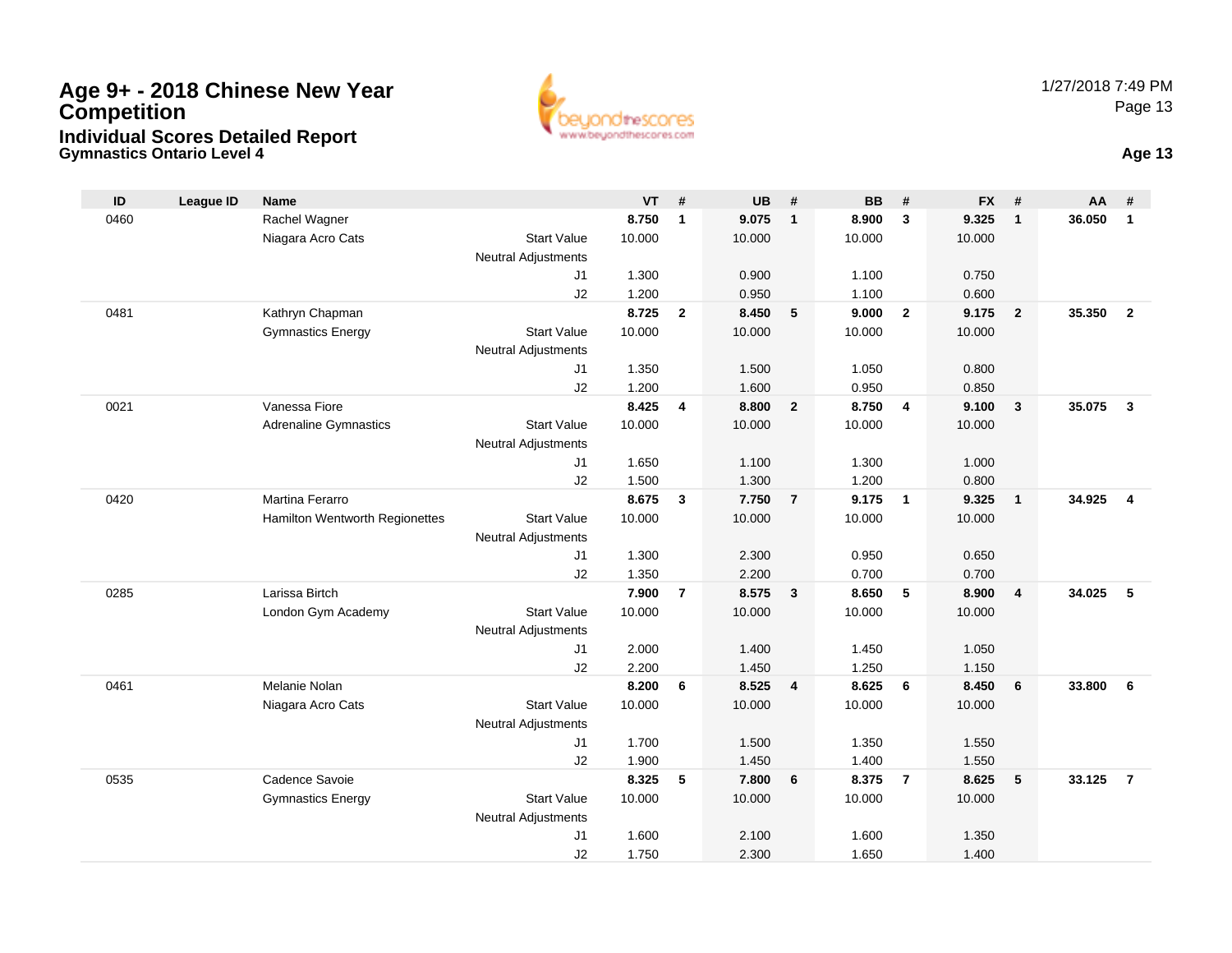

#### **Gymnastics Ontario Level 4**

| ID   | <b>League ID</b> | <b>Name</b>                    |                            | <b>VT</b> | #              | <b>UB</b> | #                       | <b>BB</b> | #              | <b>FX</b> | #            | <b>AA</b> | #              |
|------|------------------|--------------------------------|----------------------------|-----------|----------------|-----------|-------------------------|-----------|----------------|-----------|--------------|-----------|----------------|
| 0530 |                  | Paris Perron                   |                            | 8.950     | 1              | 9.150     | $\mathbf{1}$            | 9.425     | $\mathbf{1}$   | 8.625     | 6            | 36.150    | $\mathbf{1}$   |
|      |                  | <b>Gymnastics Energy</b>       | <b>Start Value</b>         | 10.000    |                | 10.000    |                         | 10.000    |                | 10.000    |              |           |                |
|      |                  |                                | <b>Neutral Adjustments</b> |           |                |           |                         |           |                |           |              |           |                |
|      |                  |                                | J1                         | 1.100     |                | 0.850     |                         | 0.450     |                | 1.250     |              |           |                |
|      |                  |                                | J2                         | 1.000     |                | 0.850     |                         | 0.700     |                | 1.500     |              |           |                |
| 0139 |                  | Cassidy Smith                  |                            | 8.725     | $\mathbf{3}$   | 8.500     | $\overline{\mathbf{3}}$ | 9.150     | $\overline{2}$ | 9.025     | 3            | 35.400    | $\overline{2}$ |
|      |                  | Cayuga Gymnastics Club         | <b>Start Value</b>         | 10.000    |                | 10.000    |                         | 10.000    |                | 10.000    |              |           |                |
|      |                  |                                | <b>Neutral Adjustments</b> |           |                |           |                         |           |                |           |              |           |                |
|      |                  |                                | J1                         | 1.250     |                | 1.450     |                         | 0.950     |                | 1.050     |              |           |                |
|      |                  |                                | J2                         | 1.300     |                | 1.550     |                         | 0.750     |                | 0.900     |              |           |                |
| 0291 |                  | Leann Nachar                   |                            | 8.875     | $\overline{2}$ | 7.450     | 6                       | 8.925     | 3              | 9.300     | $\mathbf{1}$ | 34.550    | $\mathbf{3}$   |
|      |                  | London Gym Academy             | <b>Start Value</b>         | 10.000    |                | 10.000    |                         | 10.000    |                | 10.000    |              |           |                |
|      |                  |                                | <b>Neutral Adjustments</b> |           |                |           |                         |           |                |           |              |           |                |
|      |                  |                                | J <sub>1</sub>             | 1.050     |                | 2.700     |                         | 0.950     |                | 0.800     |              |           |                |
|      |                  |                                | J2                         | 1.200     |                | 2.400     |                         | 1.200     |                | 0.600     |              |           |                |
| 0289 |                  | Mackenzie Latimer              |                            | 8.675     | 4              | 7.800     | $\overline{4}$          | 8.850     | $\overline{4}$ | 9.075     | $\mathbf{2}$ | 34.400    | $\overline{4}$ |
|      |                  | London Gym Academy             | <b>Start Value</b>         | 10.000    |                | 10.000    |                         | 10.000    |                | 10.000    |              |           |                |
|      |                  |                                | <b>Neutral Adjustments</b> |           |                |           |                         |           |                |           |              |           |                |
|      |                  |                                | J <sub>1</sub>             | 1.300     |                | 2.300     |                         | 1.100     |                | 1.000     |              |           |                |
|      |                  |                                | J2                         | 1.350     |                | 2.100     |                         | 1.200     |                | 0.850     |              |           |                |
| 0569 |                  | Breanna Levy                   |                            | 8.100     | 6              | 8.575     | $\overline{\mathbf{2}}$ | 8.800     | 5              | 8.775     | 4            | 34.250    | 5              |
|      |                  | <b>Tristar Gymnastics Club</b> | <b>Start Value</b>         | 10.000    |                | 10.000    |                         | 10.000    |                | 10.000    |              |           |                |
|      |                  |                                | <b>Neutral Adjustments</b> |           |                |           |                         |           |                |           |              |           |                |
|      |                  |                                | J1                         | 1.700     |                | 1.550     |                         | 1.100     |                | 1.150     |              |           |                |
|      |                  |                                | J2                         | 2.100     |                | 1.300     |                         | 1.300     |                | 1.300     |              |           |                |
| 0081 |                  | Nicole Clark                   |                            | 8.300     | 5              | 7.675     | 5                       | 8.575     | 6              | 8.700     | 5            | 33.250    | 6              |
|      |                  | Blenheim-Kent                  | <b>Start Value</b>         | 10.000    |                | 10.000    |                         | 10.000    |                | 10.000    |              |           |                |
|      |                  |                                | <b>Neutral Adjustments</b> |           |                |           |                         |           |                |           |              |           |                |
|      |                  |                                | J <sub>1</sub>             | 1.800     |                | 2.250     |                         | 1.400     |                | 1.250     |              |           |                |
|      |                  |                                | J2                         | 1.600     |                | 2.400     |                         | 1.450     |                | 1.350     |              |           |                |

**Age 14**